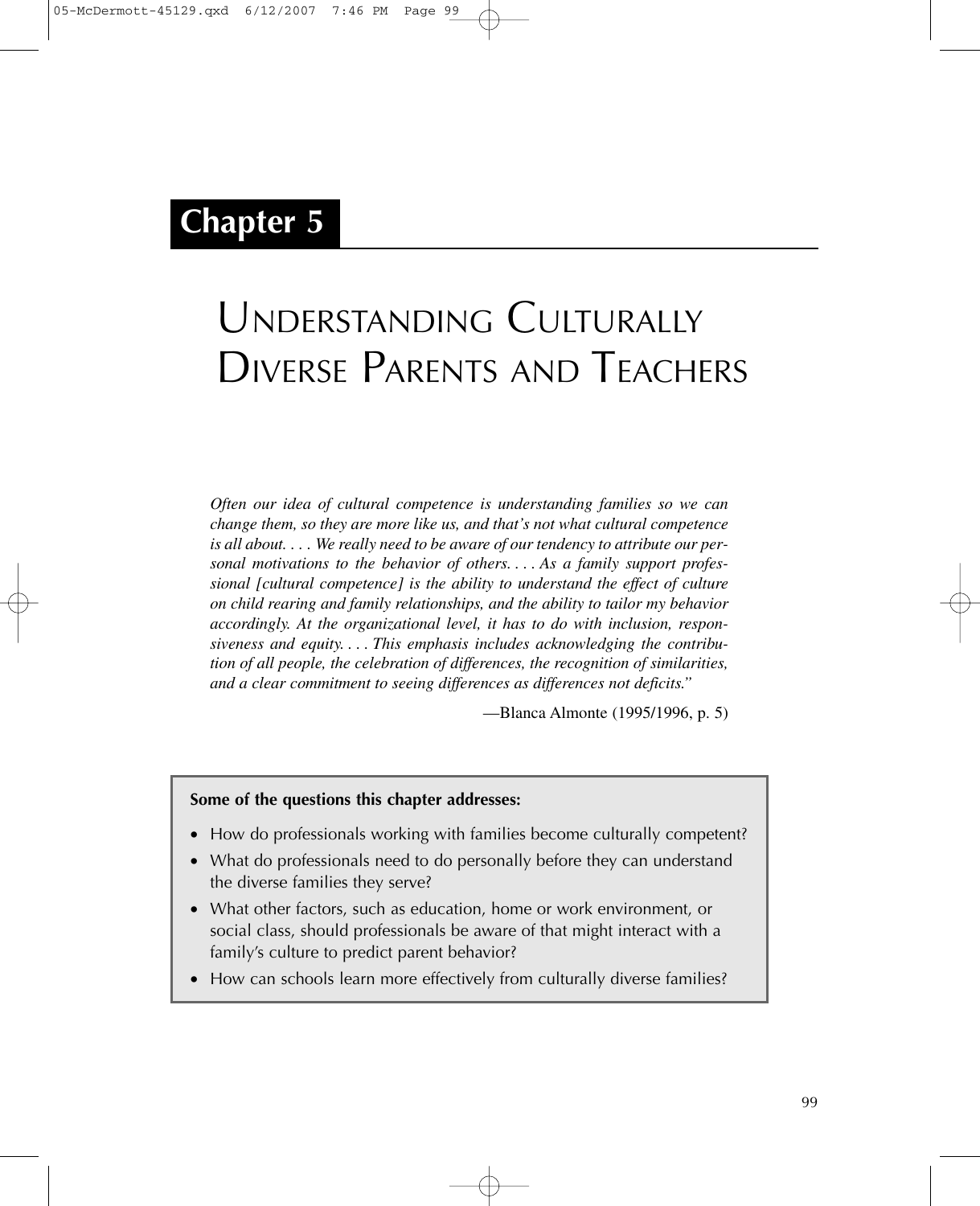**C**ultural issues are addressed throughout this book, not simply in this chapter. However, having put forth the theoretical and research findings on the parenting process and on the needs of parents as lifelong learners, such as the need to bring in their own experiences and engage in critical reflections, it is very important to extend the discussion to take into account different cultural contexts.

In this chapter, the dynamic nature of culture is discussed first. Suggestions are put forth as to how educators should learn about the diversity within and among the families with whom they work. We will discuss concepts such as the content and quality of parents' ideas about their own roles and about children. Then you will have an opportunity to ask yourselves a series of questions about your ideas and beliefs concerning parents, children, and families that all professionals working with families should ask themselves. Some of these questions may be especially helpful with particular parents. These include questions about parents' beliefs about children, children's needs, and child rearing. Other questions focus on parents' goals, preferred behavioral practices, and the impact of the environment on parents.

## **WHAT IS CULTURAL CONTEXT?**

# ■ **How Do Professionals Working With Families Become Culturally Competent?**

Effective teaching and family support involve trying to understand a particular person's or audience's complex cultural background while at the same time not denying the uniqueness of that person or group. The goal is *cultural pluralism,* which is "the notion that groups should be allowed, even encouraged to hold onto what gives them their unique identities while maintaining their membership in the larger social framework" (Gonzalez-Mena, 1997, p. 9).

#### **A Practitioner's Reflection**

To address this challenge in my own work and to prepare to teach a graduate course titled Parenting in Cultural Context, I read about cultural competence (e.g., Bavolek, 1997; Lipson, Dibble, & Minarik, 1996; Greenfield & Suzuki, 1998; Lynch & Hanson, 1998, 2004; Family Resource Coalition, 1995–1996) and reread a wonderful book titled *Development According to Parents,* by Goodnow and Collins (1990). I now have more questions than before and few easy answers.

I also reflected on my own experience as a parent trying to integrate the beliefs from my Scottish, Irish, and Italian traditions with rearing my children in North America. I learned that one's culture should be seen as a resource for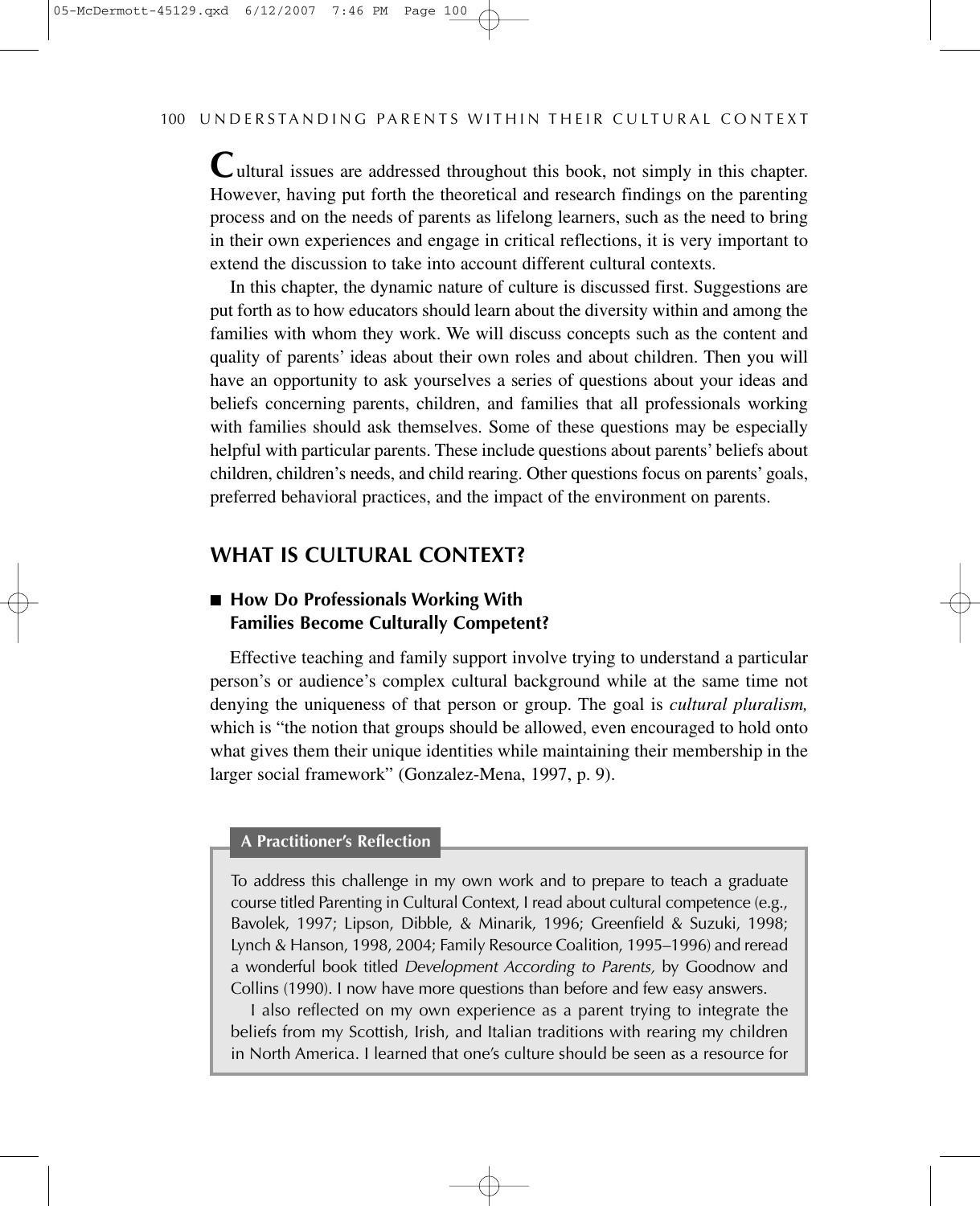growth, not simply a static reference or historical fact. Culture is a dynamic, changing system. Just reading about history and traditions isn't enough. Those we serve continue to cocreate their cultures. We need to look for *meaning:* the meaning of people's behavior in terms of their cultural background as well as their developing cultural identity. We also must think about *diversity within diversity,* or the complexity of an evolving cultural identity affected by the immigration experience (is the parent a refugee or here in search of adventure, a better life, or something else?), socioeconomic status, rural versus urban experience, level of trauma, possible unresolved grief, spirituality, religious practices and traditions, and gender, to name just a few factors. We must not see parents as cultural stereotypes. We must look at history, but it will help us understand only a part of their cultural context.

As Cross (1995/1996, pp. 2–7) noted, we must think about the parents' cultural group's history with the current mainstream culture in which they live. For many, this history includes years of systematic oppression; for others it includes genocide and having children taken away from their families and placed in government boarding schools; for some it means wars, boundary changes, and changed status in one's own country of origin; for yet others it means exclusion laws and discrimination. In addition to considering the impact of these past experiences on a parent, we must honor the significant contributions made by each cultural group to the mainstream culture through the strength and courage of facing these hardships. We must learn history to inform present and future relationships, not to stereotype others. A parent at the Telpochcalli School described why she became part of a parent writing group:

We write our stories so that our children—some of them born here—will know where they come from and what their roots are. We also write so that our children realize the effort and sacrifice we have to make as parents to make the decision to come to an unknown country, with a different language and lifestyle; and so that they understand everything we have to confront to survive and obtain a better quality of life than that which we had in our country. (Hurtig, 2005, p. 257)

To learn more about diverse parents, we educators and practitioners must spend time with strong, healthy people of their cultures as well as with parents who do not have the same personal resources. We cannot rely on the media, an occasional workshop, or our own perceptions or experiences of persons of a particular culture. Cultural guides willing to help people understand what they see should also be engaged. Literature (both nonfiction and fiction) by persons of different cultural backgrounds is another important element in this process, as are cultural events of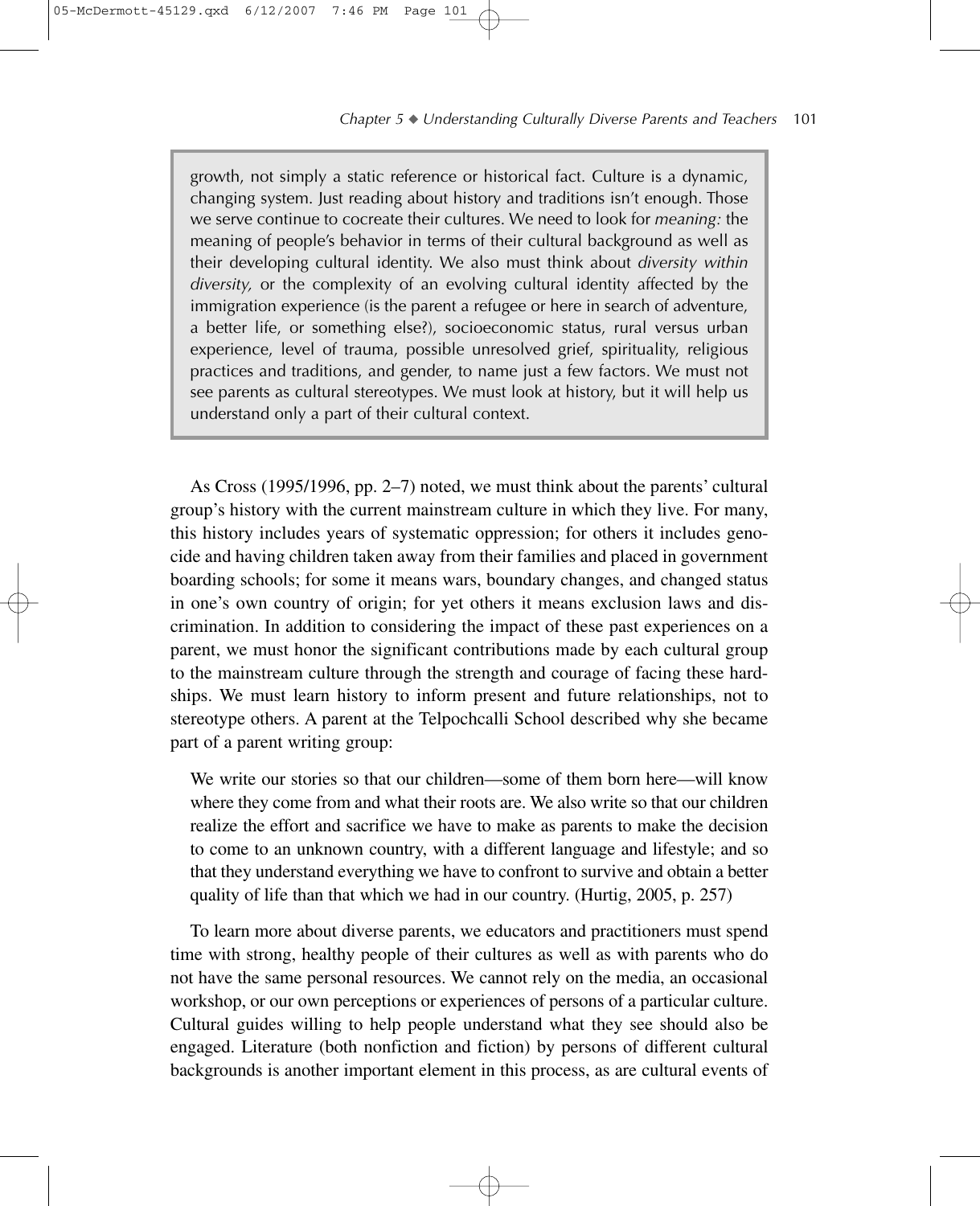the parents and families served. As Cross notes, seeing values and leadership in action in parents and families is essential. Finally, we must learn how to ask questions in sensitive ways. Those we ask would be considered experts in their own experience, not representatives of a whole group. The parents of a particular cultural group may be very different from one another in terms of their personalities, their urban or rural background, and their degree of *acculturation* (adjusting behavior according to the rules of a new culture without giving up the identity and customs of their culture of origin) or *assimilation* (taking on the identity and customs of the dominant culture). And I would hope that educators won't forget the history and legacy of North Americans like Jane Addams, who worked tirelessly to preserve the diverse cultural identities of immigrants like my own grandfathers, who came to Chicago decades ago and found people at Hull House to support them.

Many are uncomfortable with books about the way Latinos or African Americans tend to act or feel about things. It is much more helpful to learn about various cultural groups to broaden one's thinking and know the range of possible parent contexts, beliefs, and behaviors for every parent. Then we can avoid defaulting to our own beliefs regarding proper parenting. Building on Goodnow and Collins (1990; Goodnow, 2002) and other research cited in this book, I developed the questions in the next section to help parents think about aspects of their beliefs, roles, and relationships. I hope they can be a useful resource in the educator's ongoing search for cultural competence.

# **TERMS AND QUESTIONS THAT AID OUR UNDERSTANDING**

Many find it helps to focus on the content and quality of parents' ideas. By ideas, Goodnow and Collins (1990) mean parents' thinking, but they do not exclude the actions and feelings associated with those ideas. They explain that *content* has to do with the substance of parents' ideas (in all cultures, we can look at parents' goals or standards for their children). For example, they found in one set of studies that the emphasis in child rearing for Japanese parents tended to be on "setting the child on a proper course." They found further that "Japanese writers thought educational intervention to be necessary to keep the autonomously developing child on the morally right course from the standpoint of adult society" (p. 22). They needed parental practices that guided the child in the right direction and encouraged self-regulation in the maintenance of that direction. On the basis of this research example, we can ask any parent, do you believe your child needs adult guidance in developing self-regulation? In addition, many cultures see children as being born independent and needing to become interdependent and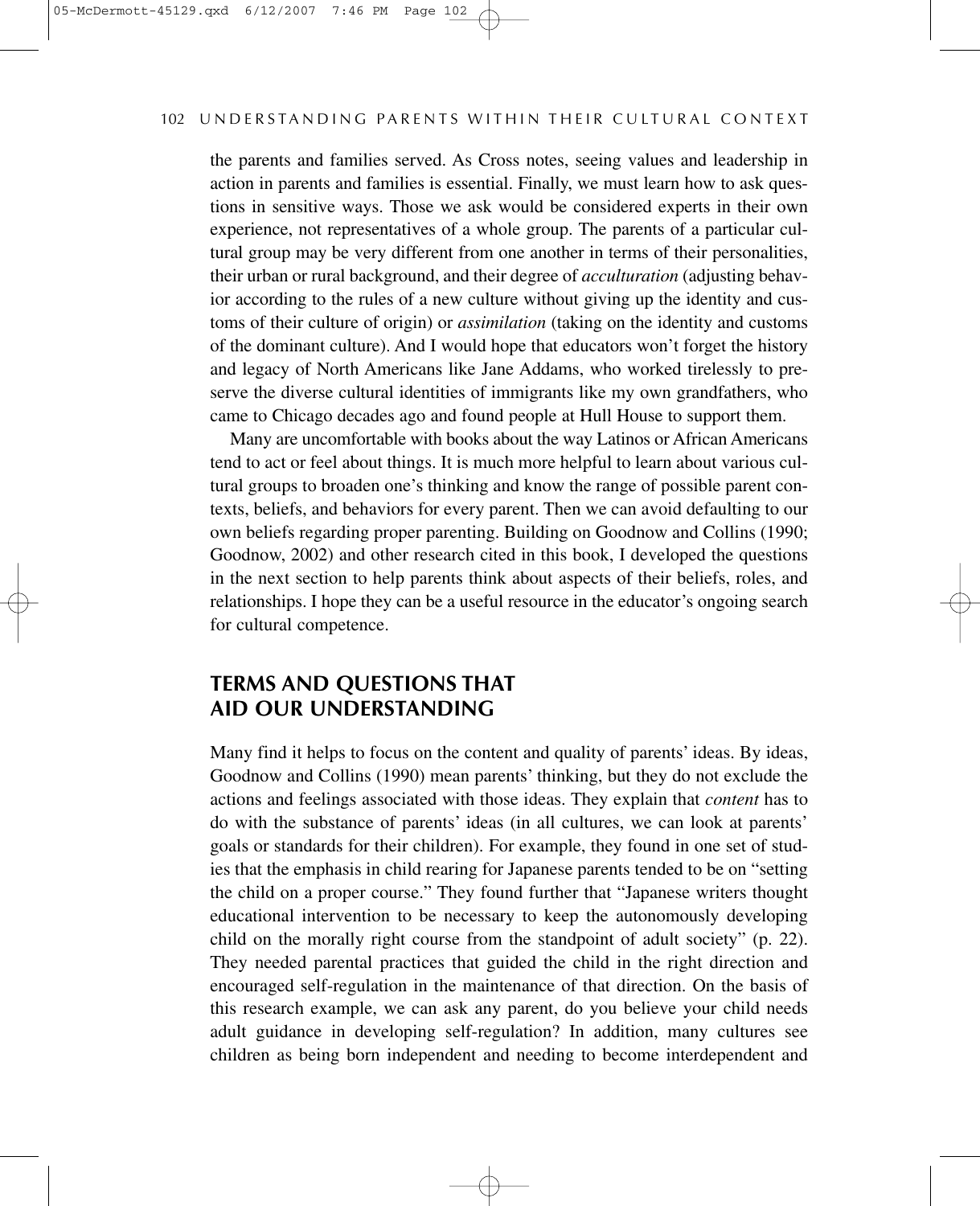socially responsible (Holden & Ritchie, 1988), which is different from the view of many Western societies that children need to become more independent over time.

*Quality, according to Goodnow and Collins (1990), "refers to characteristics that* may cut across content: characteristics such as the degree of certainty and openness to change, the degree of accuracy or elaboration, the degree of interweaving with other ideas, or the degree of consistency between verbal statements and other actions" (p. 9), and the degree of agreement between a child's parents. This takes on special significance if people are in a new environment. My Italian immigrant grandfather Donato often spoke of being the "boss." In Italy, his family relations were quite hierarchical, and children had to fit into the adults' activities (see, e.g., New, 1988). In fact, in his own actions (more than his words), he deferred to my grandmother and his Americanized children and grandchildren to make many family decisions and was open to being influenced by them. Changed behavior can precede verbalized ideology or follow it. For example, in my work in Chicago with fathers in the 1980s and 1990s, upper-class fathers talked about changed family roles more than they actually took on new roles, whereas poor fathers did not "talk the talk," but because of their wives' need to work while the children were home, these men were actually redefining their own fathering in their actions.

*Ideas Regarding Directions of Child Development.* These questions cover parents' goals, expectations, and timetable of change in terms of stages or phases of a child's development. Goodnow and Collins (1990) propose we ask the following questions:

Is childhood seen as a time to be endured until one reaches the pleasures of adulthood . . . ? Or is it a time to be enjoyed, a period of relative license before one takes up the inevitable hardships of adulthood? "Let them play while they can," in effect or, in the words of a Lebanese born mother in Australia, commenting on whether her 10-year old daughter had any specific household tasks: "Why should she? She'll get lumbered with them soon enough." (p. 26)

Think about the usual school advice that giving children chores is a good thing. What is the meaning of chores for the parents in your school? It has been found (Goodnow & Collins, 1990, p. 27) that some parents in some contexts believe that their children will just know or learn what to do (*role theory point of view*), and others feel the need to teach skills such as household tasks early on so that children will be prepared and have the right attitude when they assume various roles (*trait theory point of view*).

*Ideas in Terms of Parenting Conditions.* Goodnow and Collins (1990) suggest that the following questions might be asked: What do parents think about the impact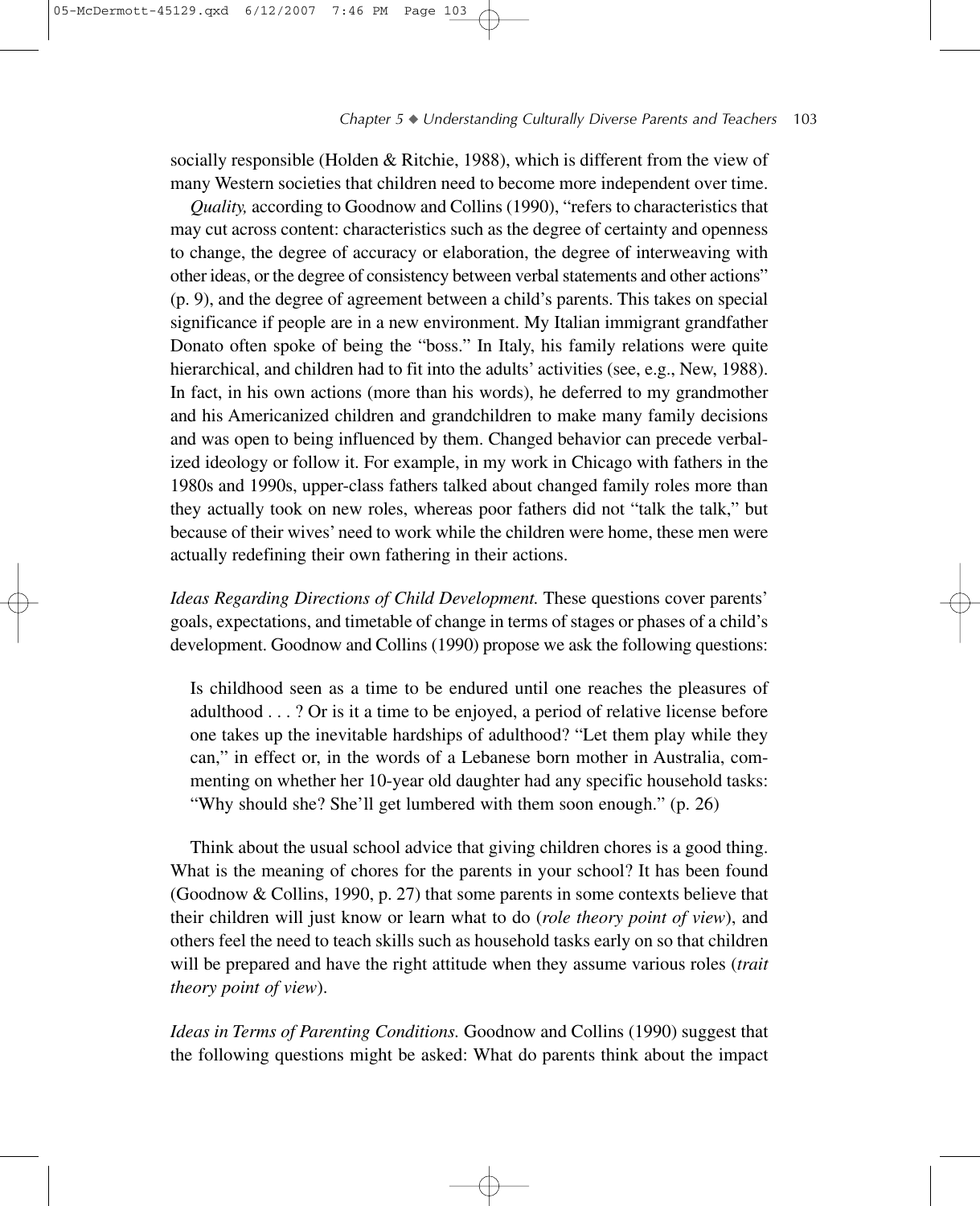of heredity versus environment, effort versus luck, the potential for parents to influence others, the responsibilities of parents, and the range and effect of methods parents should use to accomplish their goals? If parents think the outcome of parenting is mostly about luck, they might not try to have an impact.

Heath's description of rural black families in the United States (as cited in Goodnow & Collins, 1990, p. 41) is very informative in terms of their perceived parental responsibilities and strategies to maintain their unique and valued family identity. Parents consciously sought "to fix and stabilize the identity of individuals as members of their own group and as outsiders to others'cultural groups" (Heath, 1990, p. 499). They read newspapers together and retold stories, with children sharing in the narrative, not just passively listening to an adult. It was a communal, not hierarchical, experience. This is an action that demonstrates goals and perceived needs of children. Professionals can now ask, for all parents with whom they work, what is the importance, use, and function of storytelling in their families? Those working with Native American parents know that in answer to a student's questions or in response to a child's behavior, parents and grandparents often tell a story (Philips, 1983, pp. 112–115). Educators can help students and future practitioners understand and appreciate this approach to socialization, communication, and connection.

# **THE ROLE OF STORIES IN CULTURAL IDENTITY**

The importance of stories is articulated in the research of Samara and Wilson (1999):

Some of the greatest and accessible assets families have are their stories that root children's cultural identities. The transmission of cultural values through the oral tradition has been an essential component of African American families' lives and has served to build a sense of continuity, belonging, ethnicity, confirmation of self-worth, and documentation of their faith and resiliency. (p. 502)

Hurtig (2005) demonstrated the impact that not only telling but writing their own stories had on Mexican American mothers. They better understood the value of their own personal experience, and they helped their children and their children's schoolmates and teachers not only understand their family history but also better understand their important role in parenting and in effecting social change for the betterment of all in their community. Hurtig summarizes one mother's story, "La fuente" (The Fountain), in which the mother beautifully describes a neighborhood fountain and park where families can find pleasure and no doubt thinks of her own childhood in Mexico, where she enjoyed such beauty with her family. The mother then makes the point that these kinds of safe and beautiful places are rare in her current neighborhood. In reading her story, we can imagine that it could be followed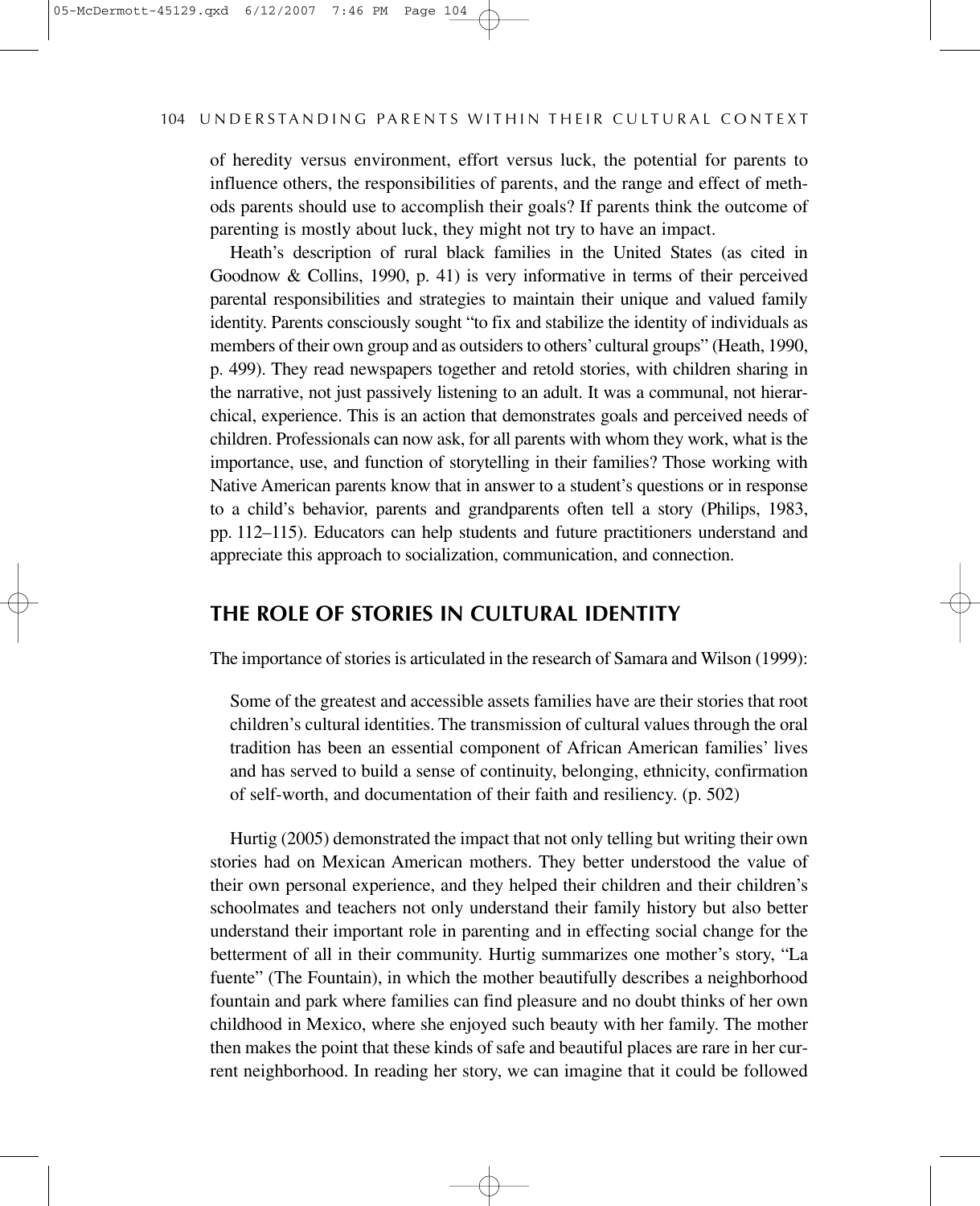by social activism to push for places "where our children are safer, places where they can practice their sports and recreate" (Hurtig, 2005, p. 270). Another mother's story pointed to the way "one could find happiness as a child in Mexico without material things," where children could use nature as their playground without safety concerns (Hurtig, 2005, p. 255). Many other mothers in the writing group also questioned the materialism of their present society, lamented the lack of safety, and were empowered by those stories to hold on to their values and, as caring mothers, to transform their new communities rather than assimilate materialism or allow their neighborhoods to continue to lack safe places for children.

Goodnow and Collins (1990) described Anglo-Saxon families as seeing "the family as a 'launching pad,' a base preparing children to move into a world of peers who will, in time, become more important than family" (p. 41). In contrast, parent-child ties in many cultures are often expected to deepen over time (although some parents whose children have not returned home since age 18 may view parents in those cultures as "too involved").

#### **A Practitioner's Reflection**

During my experience as a parent educator, I devised a program to use the value of enduring parent-child relations over the lifespan to help parents. In 2000, I organized a gathering for international parents in a school where I worked. One Italian family was struggling with criticism from American parents because the Italian parents wanted their daughter to attend Northwestern University rather than leave Chicago for an Ivy League school to which she had been accepted. The parents and I were able to help the family figure out a way to turn this issue into a win-win situation for all the family members and a victory for their bicultural identity. They did not have to abandon their values in this case. The student chose to stay nearby in student housing, attend this academically comparable school in the Midwest, which she had preferred despite her peers' surprise, and visit home more easily when she chose to do so than if she had been hundreds of miles away. She told her peers that many diverse students would be at Northwestern and she felt her transition to adulthood would be easier if family were nearby. She valued autonomy along with closeness and interdependence.

Many professionals have worked with students or were themselves students who, as the first generation in an ethnic family to go to college, did not have as easy a time as this young woman did. Their families felt that their young adult children should stay home while in college and, when at home, should act as if family, not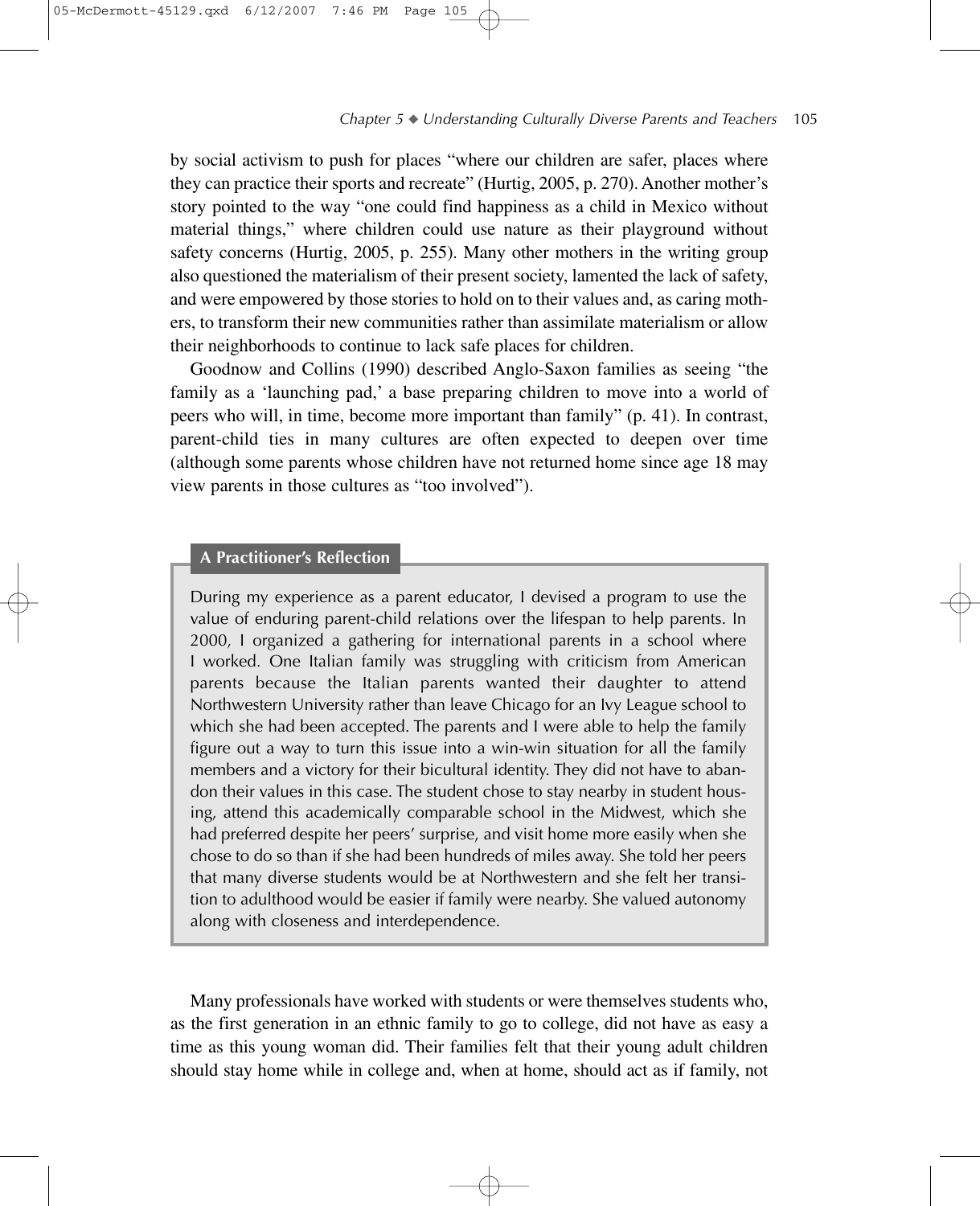homework, was the priority. Clearly, seeking to understand the values a family holds in areas like autonomy, dependency, and interdependency is very important.

Another case study reveals another insight often not considered in terms of cultural identity: Lena is a young woman whose parents had been in North America for her entire childhood. When they returned to their country of origin, they realized that they had reared their daughters in a much more traditional way than parents of their own generation back in their native country had reared theirs. For Lena's parents, traditions had stood still, and maintaining them was important for acculturation in North America. For their cousins back in Europe, cultural identity had been changing over the same period.

# **SOME QUESTIONS ENHANCE OUR UNDERSTANDING OF PARENTS**

Figure 5.1 contains questions developed on the basis of the work of Goodnow and Collins (1990) and other researchers. They are intended for use by those working with parents of diverse cultural contexts. Which questions one asks depends on what service or intervention is provided. Teachers, for example, might find half a dozen questions in the table that will help them relate effectively to particular school families, but the full list is provided to show how many things may make each family unique. Figure 5.1 also shows how these questions, or a selection thereof, might be presented to parents in a questionnaire format.

## ■ What Do Professionals Need to Do Personally Before They Can **Understand the Diverse Families They Serve?**

Teachers and other family-serving professionals should answer all the questions in Boxes 5.1 through 5.5 themselves in terms of their own children, if they are parents, or in terms of hypothetical children they might care for. Graue and Brown (2003) said it is very important for future and current teachers to answer relevant questions in anticipation of their work with families.

As you answer these questions from your own perspective, you may be wondering what is behind them. Is there a certain bias or socially desirable answer, such as "Negotiation is better than parental dictates"? In fact, many themes and research findings are embedded in these questions. It is hoped that the questions will demonstrate the need to find the meaning of certain behaviors within cultural context. Some of these questions echo the parents' ways of knowing or thinking styles discussed in Chapter 3.

Some of the areas the questions in Figure 5.1 and Boxes 5.1–5.5 tap into are the collective or interdependent versus the individualistic or independent approach to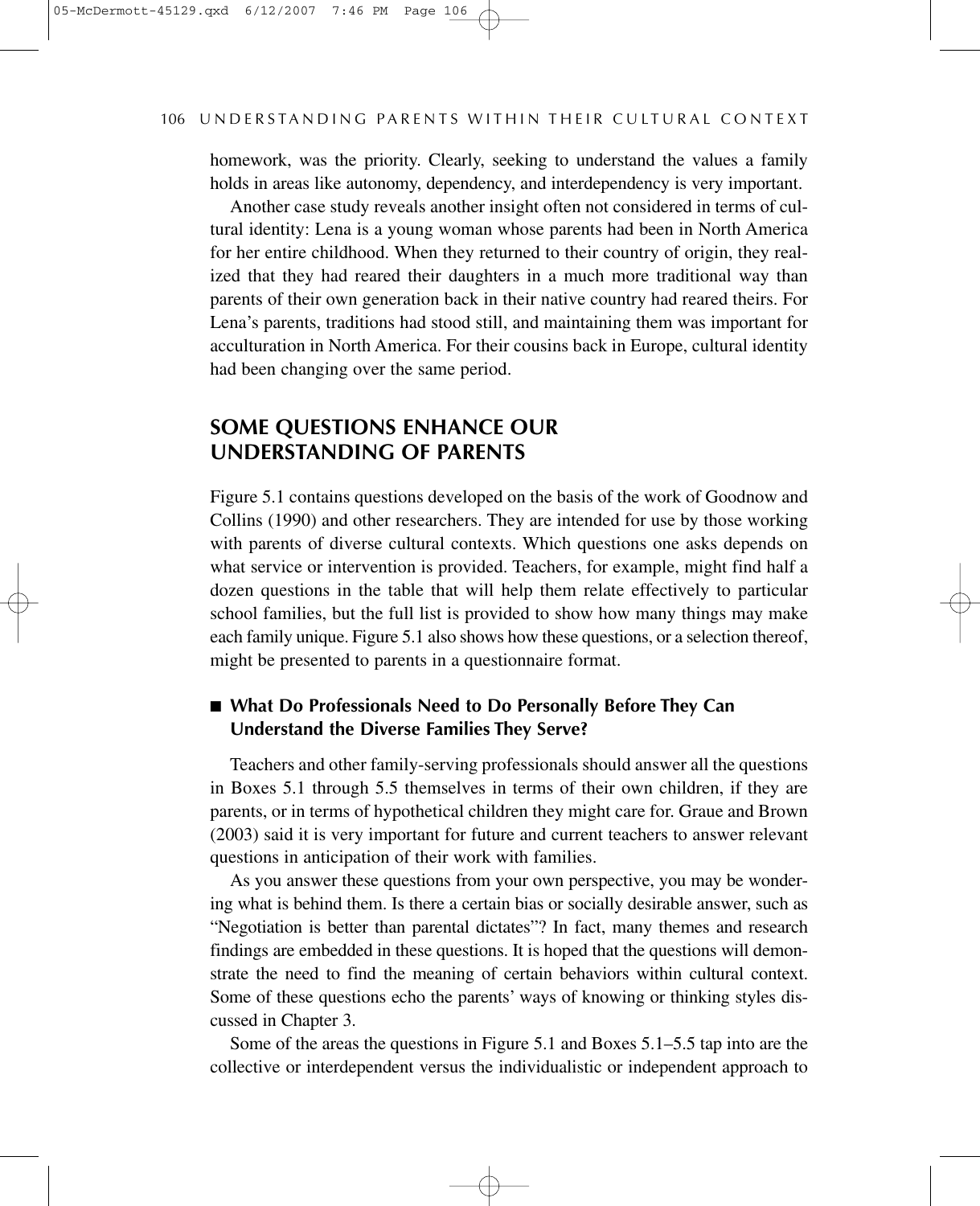#### Dear Parents,

As all of us plan for the coming school year, we would like to connect with you on an individual basis and learn more about your family and your goals for your children. Too often, parents and teachers assume they agree on goals and how to reach them, only to learn, when a problem arises, that they might not be in agreement after all. We ask you to share a little about your beliefs about your children's needs and your role in supporting them. This information, supplemented, we hope, by excellent family-school communications throughout the school year, will benefit our students and all the adults who care for them.

#### **About Your Beliefs**

- 1. What does your child (children) need from you to become a good and successful person? Be as specific as you can.
- 2. What do you look to the school to provide your child (children) to help her or him become a good and successful person?
- 3. Is it important to you and your child (children) to have time to play? To have unstructured time?
- 4. How have you found that your child (children) learns best? Give examples.
- 5. Do you think your child (children) needs homework? If so, why? If not, why not?

#### **About Your Goals**

- 6. What characteristics or attributes do you want your child (children) to have at age 18?
- 7. Do you have family traditions and rituals you hope your child (children) will continue? If so, please describe them.

#### **About Parent-Child Relationships**

- 8. How do you and everyone in your family who cares for your child (children) view your child's (children's) questioning of rules or asking for explanations of them?
- 9. How often do you think or worry about the environments your child (children) inhabits? Please answer: 3 (very often), 2 (often), or 1 (not often)

\_\_\_\_\_\_\_\_\_\_\_ Home School \_\_\_\_\_\_\_\_\_\_\_ Peers \_\_\_\_\_\_\_\_\_\_\_ Neighborhood Society

Please add anything you would like to share about your child (children), her or his educational needs, or your family that you think would help us better collaborate in the coming year. Please use the reverse side if you need more space to answer these questions.

#### **Figure 5.1** Getting to Know Our Parents

NOTE: This questionnaire can also be found on the Sage Web site for this book, www.sagepub.com/mcdermottappendices, as Appendix A2: Getting to Know Our Parents.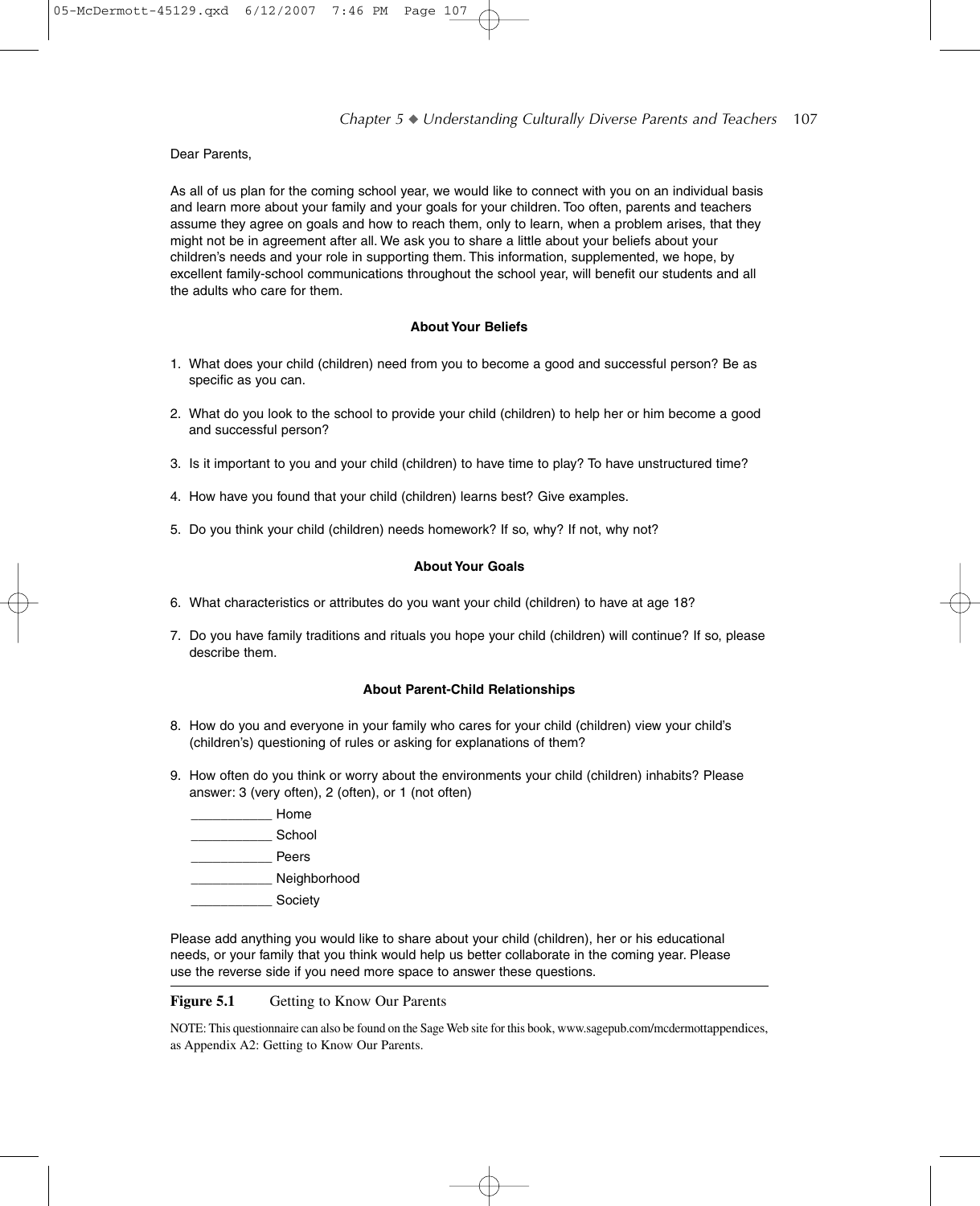life, intimacy and communication with children, self-efficacy in parents, goals for children, beliefs about authority and control, and the support parents seek, in addition to other situations in a parent's life that interact with culture to predict parent behavior.

# **PARENTS' BELIEFS ABOUT CHILDREN'S NEEDS: COLLECTIVE VERSUS INDIVIDUAL FOCUS**

Much has been written about *collective* (*interdependent*) versus *individualistic* (*independent*) assumptions about rearing children (see, e.g., Greenfield & Suzuki, 1998; Lynch & Hanson, 1998). Many children in the world are reared to be interdependent, meaning parents hope they will grow to be socially responsible. In contrast, other cultures believe that while children are born dependent, they need to grow to be independent. What are the consequences and correlates of these differing views? In collectivist cultures, children are reared to read parents'and others'needs nonverbally. The focus is on empathy; keen observation of others; group participation; sharing; duties and obligations to the family and group; and harmony, respect, and obedience.

If the parents also believed in Confucian ethics (Ho, 1994), they would emphasize obligation and filial piety to others rather than individual rights. In collectivist cultures, it would be acceptable for parents to give their children directives. Children would also know that parents would feel morally obligated to help them all their lives and remain connected to them over their lifespan. Emotional dependence would be expected. Children would expect to see their parents' love in their physical closeness and actions more than in explicit words such as "I love you." Likewise, children's obligation to listen to parents and support them would be lifelong. Chen and Uttal (1988) noted that in expecting family interdependency, Chinese parents would not neglect a child's individual intellectual pursuits. Intellectual performance is considered important to improve the self, and thus high expectations in this area are important in many collectivist cultures.

From the view of individualistic societies, the goal is not interdependence but independence, self-reliance, and self-fulfillment. The parents' goal is to help their child become autonomous, and often this means much verbal interaction, questions, and negotiation. An article titled "Safeguarding Wordless Voice in a World of Words" (Ohye, 1998) describes its author's reflections as a third-generation Japanese American mother reared with a collectivist family philosophy but rearing her own daughter in an individualistic society. While this subject has elicited a rich literature from many collectivist societies, Ohye gives us a particularly powerful demonstration of a dilemma many parents face today.

Ohye asks, "Will my children hear my 'voice' if I do not speak?" (p. 135). In the context of a U.S. society where more value is placed on the spoken word than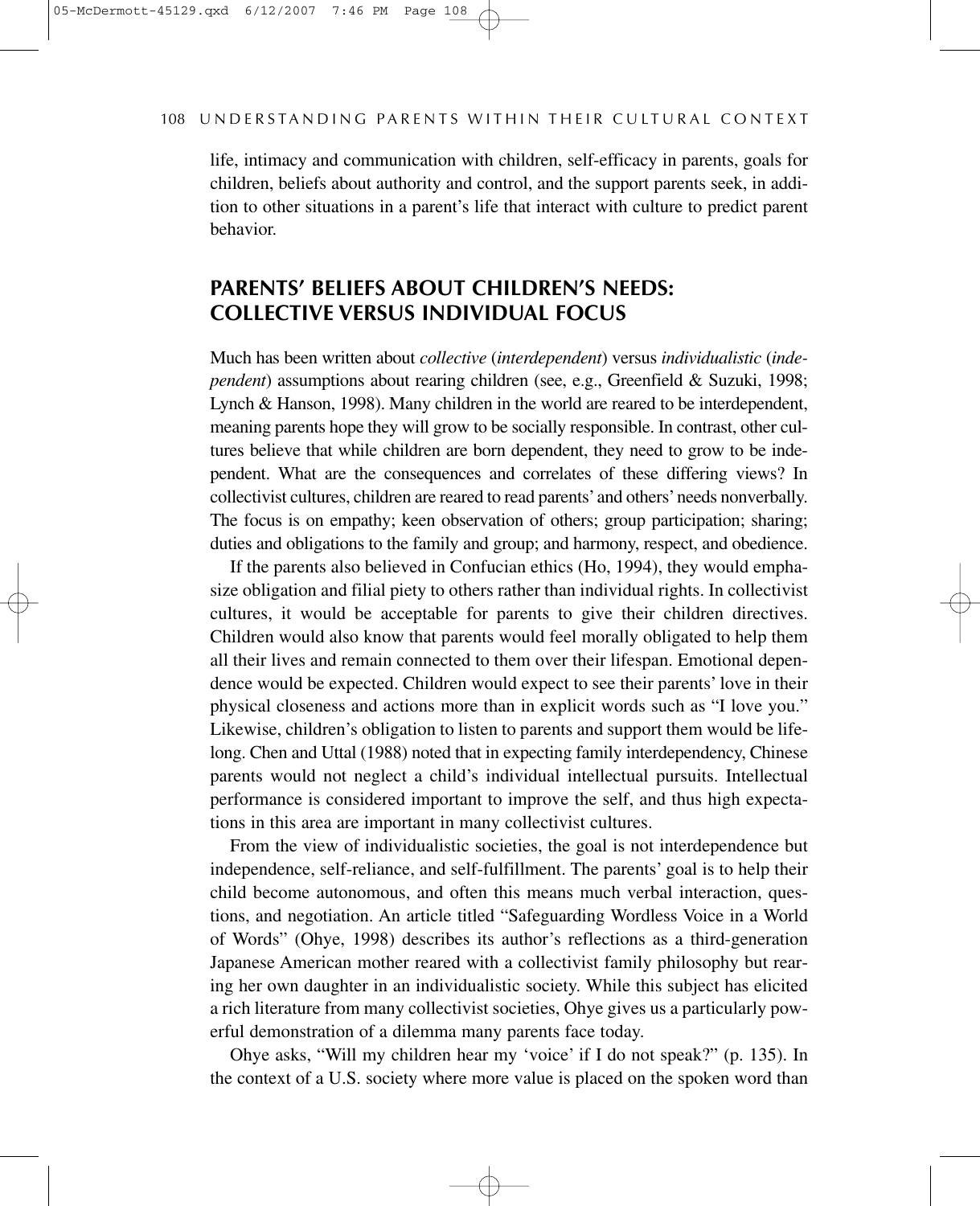on reading nonverbal communications, such as a person's expressions, touch, or actions, it is understandable that parents might fear their children will not "hear" them or will interpret their lack of talking as lack of interest. Yet why should they have to give up their ways?

In the parenting classes described in Chapter 9, children as young as 3 and 4 are taught both how to read the nonverbal communications of others and to reflect on how others might understand their own nonverbal behavior. They are asked to consider what an infant or parent they are observing might be communicating in how they are looking at each other or touching each other or in what the adult is doing for the infant. The children are learning the meaning of varied communication modes that are important for human development literacy.

It is clear from Ohye's reflection below that the foundation for a strong parentchild attachment is, as discussed in Chapter 2, very likely to occur with this philosophy of parenting, which values attentiveness to another's needs:

I wish to suggest the possibility that a mother's "voice" can be heard without speech, that knowing another can occur in a context that does not emphasize speaking, and that my children will come to discern much about their mother and her heritage through silence. This silence is not that of a drowned or silenced voice, but rather is silence that is eloquent and resonant, embedded



With this parent's guidance, students learn to read nonverbal cues from an infant and other students.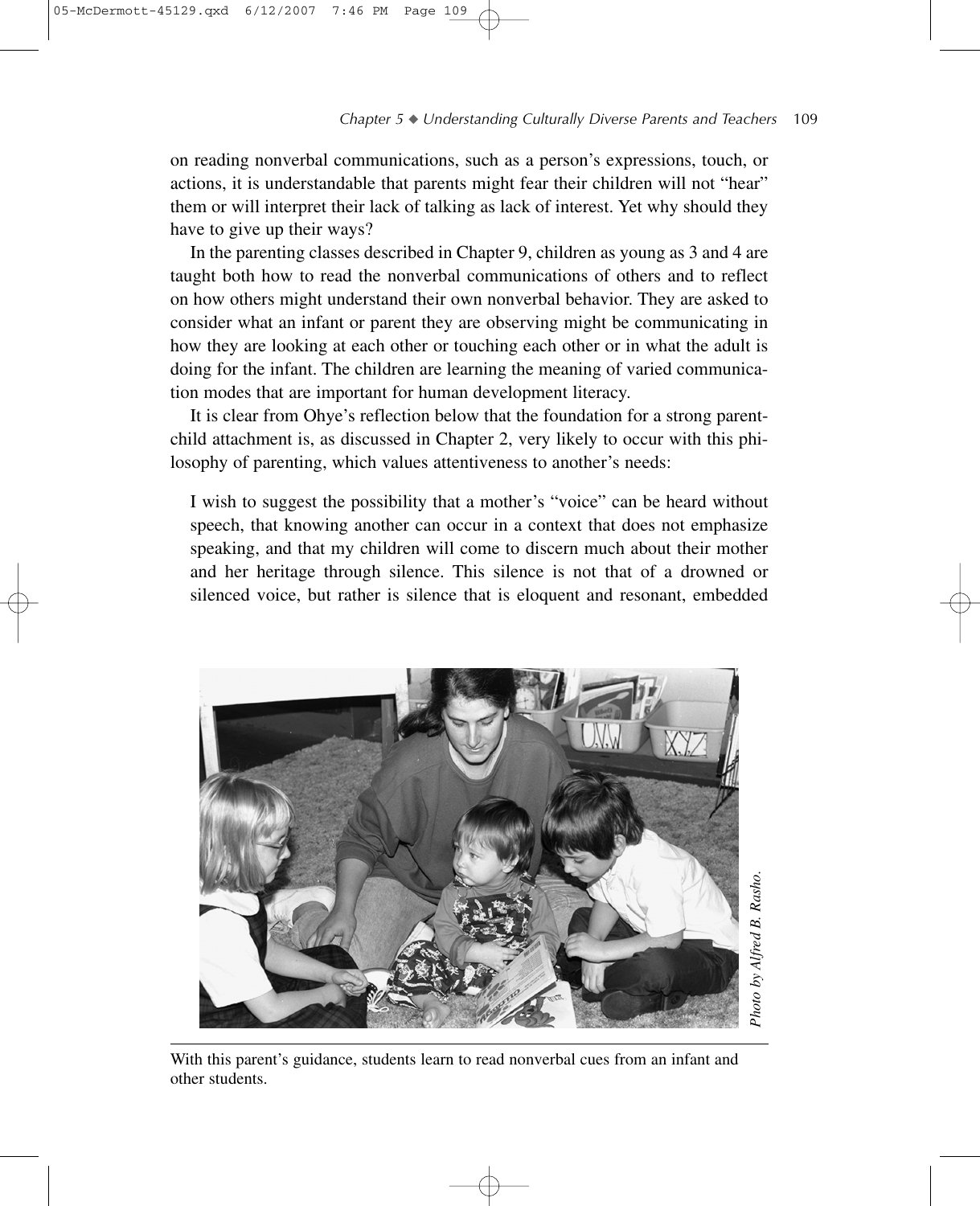within a universe that steadily and powerfully directs one's attention away from the "self" to the "other." (p. 135)

This universe holds the ideal of knowing another through quiet observation and of being known by another without speaking. It is a universe of abiding trust in the other's capacity to satisfy one's wishes. (p. 135)

Finally, Ohye explores motivations for parent-child behaviors and the possible meaning of them today. One can see her own bicultural identity as she critically assesses what her children need to succeed, but she does not throw out all her own beliefs and values. She talks of assertion with respect. She critically assesses prior values (e.g., choosing a behavior to please the mother). She commits to becoming a guide for her children to negotiate their own changing world, but she does not relinquish all her values in the process. Ohye also shares that her daughter has come to feel entitled to explanations, to make reasonable demands, and to have her parents respect her personal autonomy. Ohye may feel frustrated by these expectations from her daughter, and this frustration is heard frequently from adult college students who are parents reared with more collectivist family values. It is also heard from parents reared in individualistic societies. Parents feel their children really do not understand how parents struggle with these expectations of them.

I did not relate to my mother's requests as something separate from her, as something that could be evaluated for logic and degree of mutuality. My mother's requests were my mother, and thus my actions were a direct statement about my feelings for her. (p. 144)

Think about how many times educators encourage parents to tell their child, "I love you, I just do not like your behavior." This is very difficult for young children to understand, and their cultural norms may make this advice quite strange to many parents also. A child's arguing with a parent's ideas is viewed as a potential rejection of the parent. Ohye also felt frustrated when her daughter and a friend were having a disagreement and Ohye asked her daughter how the friend might be feeling. (This important parenting practice of *inductive discipline* [Berkowitz & Grych, 1998; Hoffman & Saltzstein, 1967] is supported by educators concerned about moral development in children.) Ohye described her frustration as follows:

I felt trapped. I could exert my influence as her mother and answer in the way that felt congruent with my own upbringing and its emphasis upon maintaining harmony within relationships to others at all costs, and the attendant idea that pursuing harmony demonstrates maturity, tolerance and self-control. But it was quite obvious that answering would incur the loss of my daughter's confidence.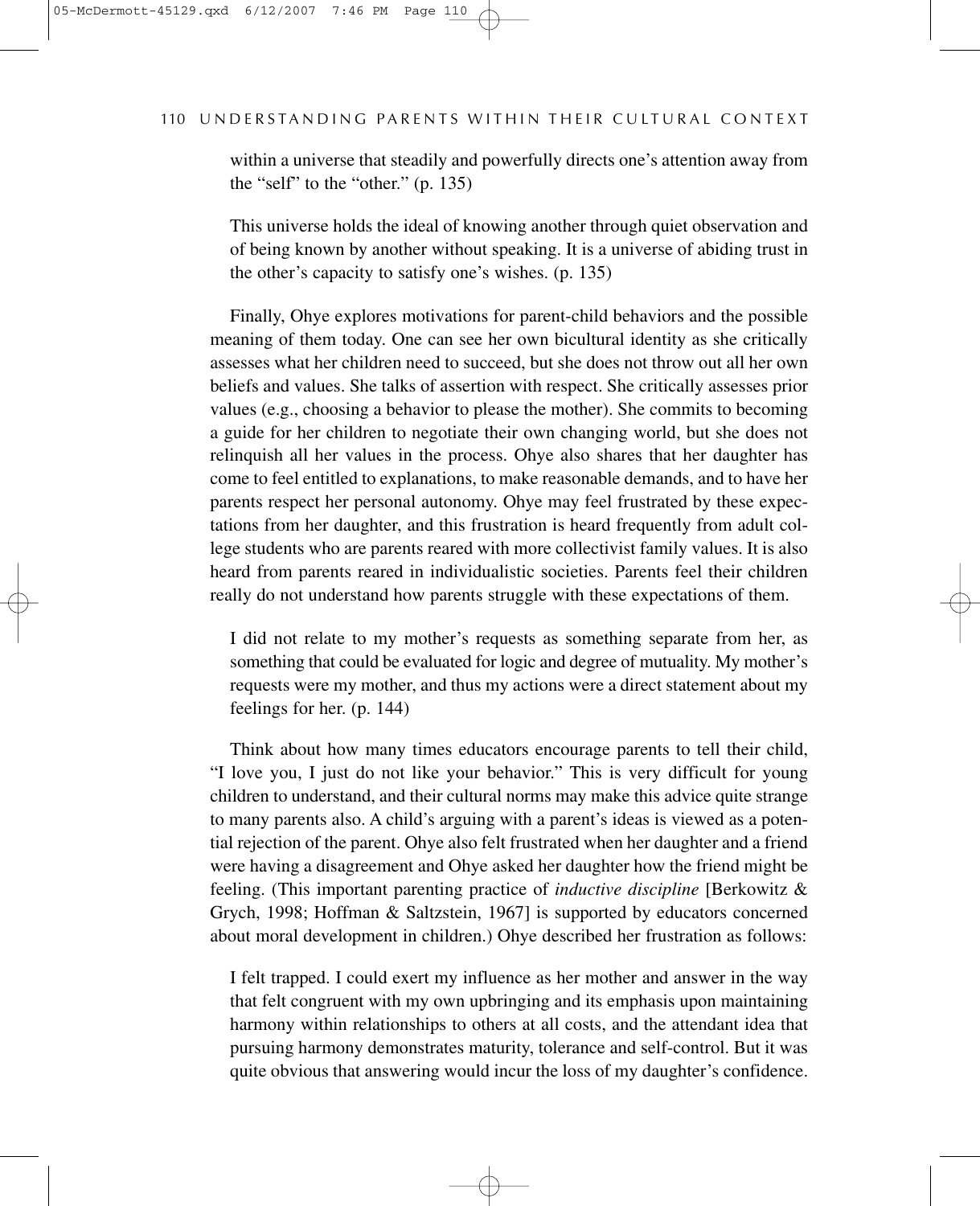. . . Alternatively, I could . . . let her know that she had my permission to "take care of herself." . . . I could sense that this was what she wanted to hear. (p. 145)

Ohye found it difficult to endorse an option that denied the needs of the other. Many educators (e.g. Eisler, 2000; Kohn, 1999; McDermott, 2003–2004, 2006; Noddings, 1984) have acknowledged with sadness that what the U.S. culture could learn from other cultures in terms of a more caring approach to living is being lost in a competitive system that seems too entrenched to change quickly enough for many. Yet caring is one of the skills that are needed in a global society.

Ohye provides another example: A teacher says, "Your child is so full of life," and the parent wonders whether the child is drawing too much attention to himself or herself, because fitting in harmoniously is much more valued within the parent's own cultural upbringing. While the teacher thinks the comment is a compliment, it is a stressful thing for many parents to hear. The following case study will elaborate. Maureen's son Brendan and his friend Jay, who was a third-generation Japanese American child, told their parents about their dilemma in class.

Both got straight A's in subjects, but Jay got a check for not speaking and Brendan got a check for speaking too much. Brendan knew his friend so well that he would speak Jay's thoughts to the teacher. The boys thought they had a great system going that was built on their own comfort levels. Maureen had spent a lot of time encouraging her son to understand the feelings of his peers. The teacher felt Jay needed to speak more, so she penalized him for not doing so and penalized Brendan for speaking for him. Jay was just not comfortable speaking up. He did not want to put a spotlight on himself.

Ohye also shares her thinking about her changing parenting practices. How difficult it must be to support one's children in an individualist society while regretting that they may lose sight of the communal values at the heart of their own parents' upbringing and identity. As earlier chapters have shown, many educators today (Eisler, 2000; Kohn, 1999) believe Ohye's values are of more worth than the values promoted in individualist cultures. It would be very helpful if discussions on these value dilemmas faced by parents could take place in schools and communities.

**A Practitioner's Reflection**

In my own practice, I have spoken with Chinese American high school students in the United States who have experienced their parents' support in terms of hard work to pay for a good school. While they knew in their heart that their parents cared for them, they could not help but feel sad when their parents were among the few who did not attend awards ceremonies or praise them for their

*(Continued)*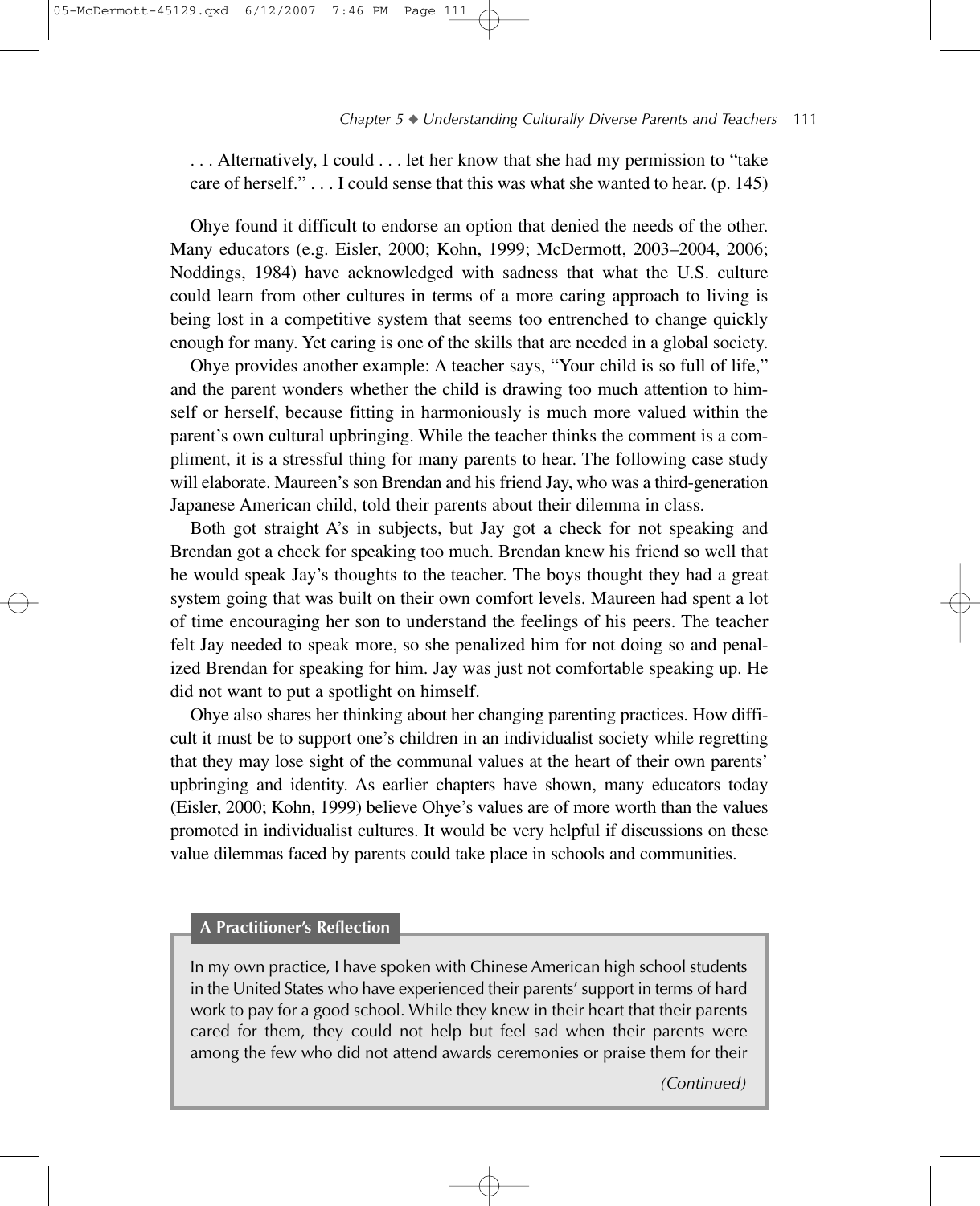#### (Continued)

accomplishments. The students understood the situation intellectually, but emotionally they needed their parents to respond to their successes differently, and yet they couldn't articulate their need to their parents out of respect for their parents' own upbringing and the value it placed on not drawing attention to oneself. My challenge was to help students come up with a way of resolving this situation that took everyone's needs, feelings, and beliefs into consideration. (We succeeded, by means of the caring process of relating discussed in Chapter 6.)

Ohye's experience ended positively and hopefully when a teacher informed her that her daughter, while self-confident and accomplished, was also sensitive to others' needs and rejoiced in their accomplishments. Ohye's reflective narrative clearly describes what goals she has for her children. It is very easy for teachers to assume that family goals are consistent with the goals of the dominant school culture. This is often not the case, however, and in fact the differences may be causing a good deal of sadness and concern for parents and students. Differences within culture are also ignored in the case of parents in the dominant culture who do not value grades, awards, and other activities that affect a child's intrinsic motivation negatively. These parents feel a similar sadness and concern when their values are ignored.

The questions in Box 5.1 are related to parental ideas and to cultural beliefs such as collectivism versus individualism. It is suggested that professionals ask themselves these questions and then think about posing some of them directly to parents to better understand their personal and cultural perspective.

## **BOX 5.1** Parents' Beliefs

- To what extent does the family believe it needs to place the collective interests of the family above the interests of the individual?
- Do the parents believe the family should be characterized primarily by intimacy or by a certain degree of emotional distance?
- Do the parents believe it is important to work toward family consensus, or do they believe parental commands or directives are more appropriate for solving family problems?
- How much responsibility do the parents believe they have to influence a child's choice of friends, activities at school or after school, or other situations and so on?
- Does the family have beliefs about how conflict should be resolved?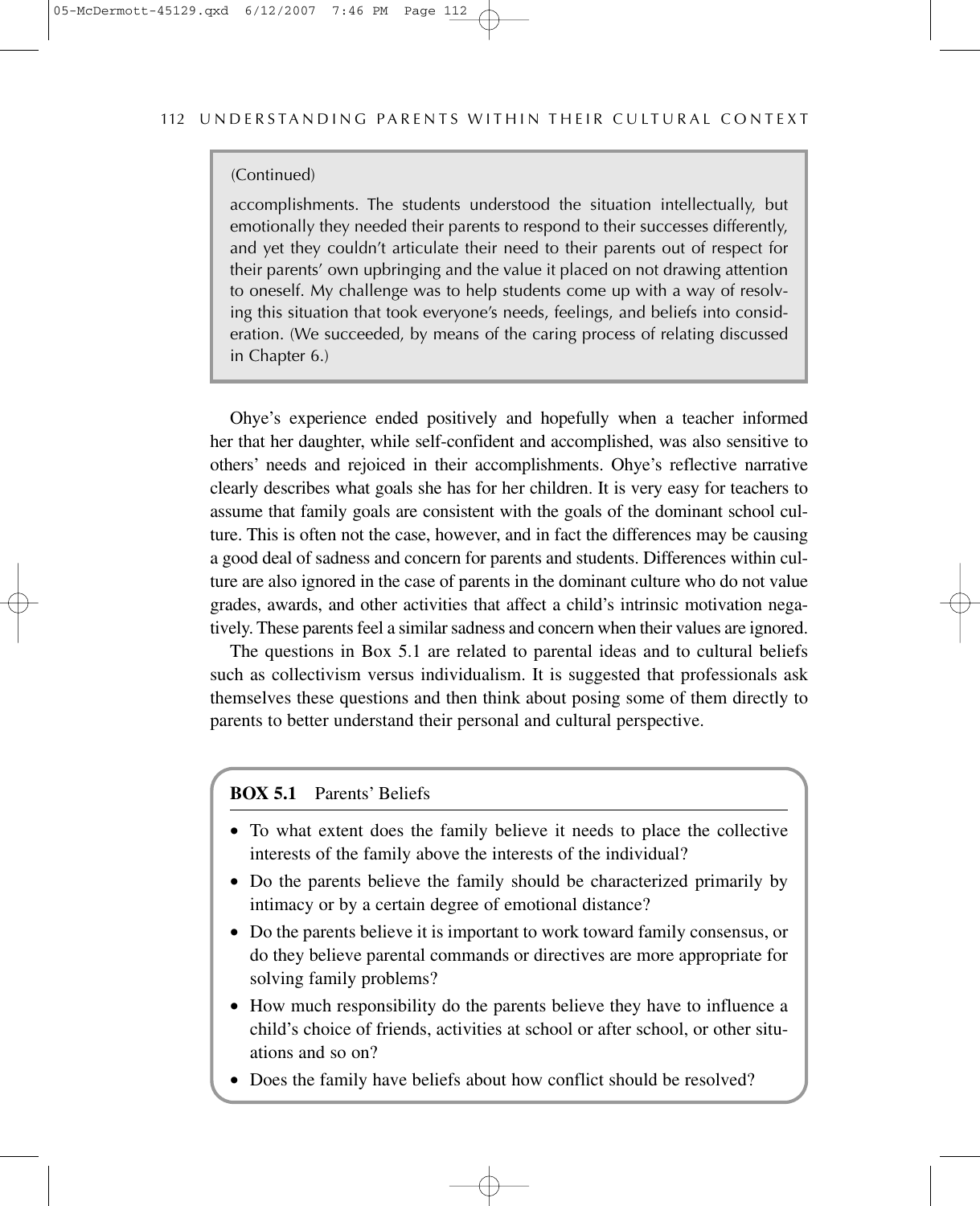- Do the parents believe in reciprocity?
- Which beliefs do the parents hold most dearly and yield most reluctantly?
- Have the parents you work with had an opportunity or a forum or place to think about their beliefs about children? About parents? About teachers?
- Are the parents able or willing to change beliefs or expectations of the child on the basis of new information they might receive?
- Are the parents' beliefs about parenting and children shared by others around them?
- Are the beliefs of parenting partners about their roles and children's needs similar to or vastly different from each other's?
- Do the parents believe it is acceptable to openly express caring by hugging and kissing children, or is there a different way to show love and caring within their family and culture?
- Do the parents believe they will have different amounts of influence on their children at different ages and stages?
- Do the parents have fairly rigid beliefs about divisions of labor in the family? On what are these views based?
- Do the parents believe it is disrespectful for a child to look adults in the eyes directly?

# **PARENTAL GOALS**

Rarely in elementary and high schools are parents asked about either their shortor long-term goals for their children. Early Headstart and Headstart programs (Gadsen-Dupree, 2006) and early childhood education programs more often intentionally ask parents about goals. They do so for a reason. One needs to know what the goals of parents from other cultures are and how they feel about discussing their goals. Much has been written on goals (Dix & Branca, 2003), and Gross's study (1996) from a nursing perspective deals well with general themes about goals. In an insightful article titled "What Is a 'Good' Parent?" Gross recommended that in a pluralistic society, one must look for a model of good parenting that is based on understanding diverse social contexts and parental goals. She begins with the obvious: "Constructs and models developed for a European American, middle class majority culture may not transfer well to other groups" (p. 178). In reviewing the literature on *parental goals,* she found some similarities, which can be a starting point for a discussion: "Parents across cultures share three primary goals: (1) to provide for their children's physical survival and health, (2) to provide children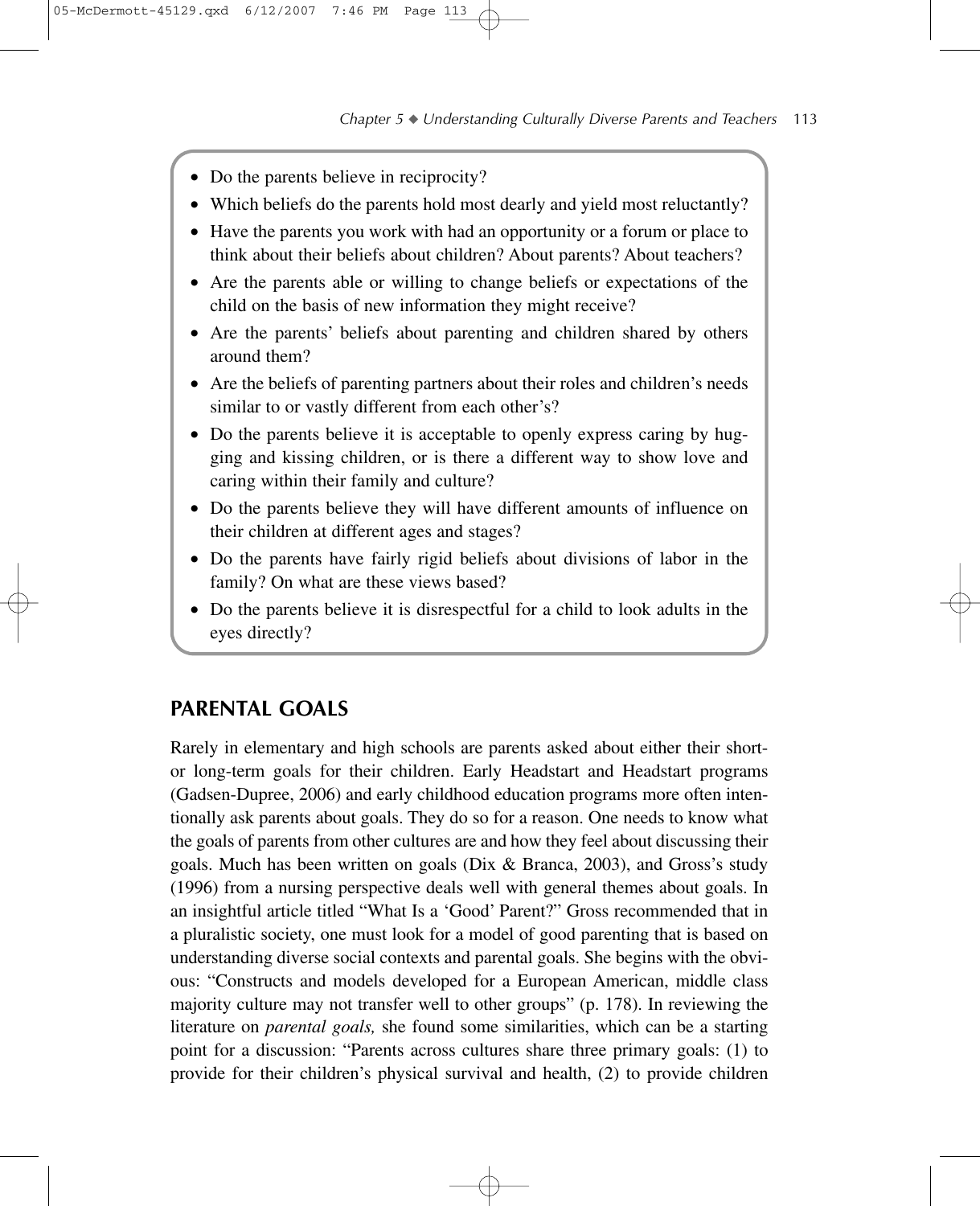with the competencies necessary for economic survival in adulthood, and (3) to transmit the values of their culture (LeVine, 1988)" (p. 178). If a goal such as survival is threatened, the others, such as the transmission of values, will be of less immediacy. Thus, some of the questions below about a child's autonomy, questioning of authority, and trustfulness may not be primary to a family living in a dangerous neighborhood or situation. Not challenging authority and having a little mistrust might be necessary for survival. Gross describes a mother who ties her children to herself at night with a rope. When we learn that she is in a homeless shelter, we better understand her goals of knowing her children are nearby and safe.

Gross (1996) also noted that regardless of context, researchers (Taylor et al., 1994) have found that most North American parents want their children to "receive a good education, to be respected, to respect themselves, and to feel loved" (Gross, 1996, p. 179). But some parents want their children to be respected by teachers even if the children are not independent or self-promoting all the time, as was seen in the reflections by Ohye (1998) and in parents with whom many teachers have worked. Many parents have the goal of rearing children to be interdependent and deferent to authority. Children who are not competitive might end up being seen as less motivated by teachers. Thus, it is very important to ask questions about goals before school begins and in preservice education so that agreement on some goals is not wrongfully assumed.

Gross (1996) found some consistency related to parental goals. She concluded that in all situations, certain common factors should be present for all good parenting across cultures:

- The parenting goals are clear to the parents and children, and the goals support the children's survival and well-being.
- The strategies are consistent with their parenting goals.
- The parents possess the knowledge and ability to adjust their child-rearing strategies to be consistent with changes in the child-rearing context and the parenting goals.
- The parents have the resources to apply those adjustments. (p. 180)

(One reason researchers do not always find positive and significant connections between parents' goals and their behaviors is that parents may lack the knowledge and skills to achieve their hopes and dreams for their children [Okagaki, Frensch, & Gordon, 1995; Price & Witchterman, 2003]. Some parents are not even aware of all their own personal resources to help children reach their goals. The family support principles essential to Head Start and other parent programs help parents develop those personal resources.)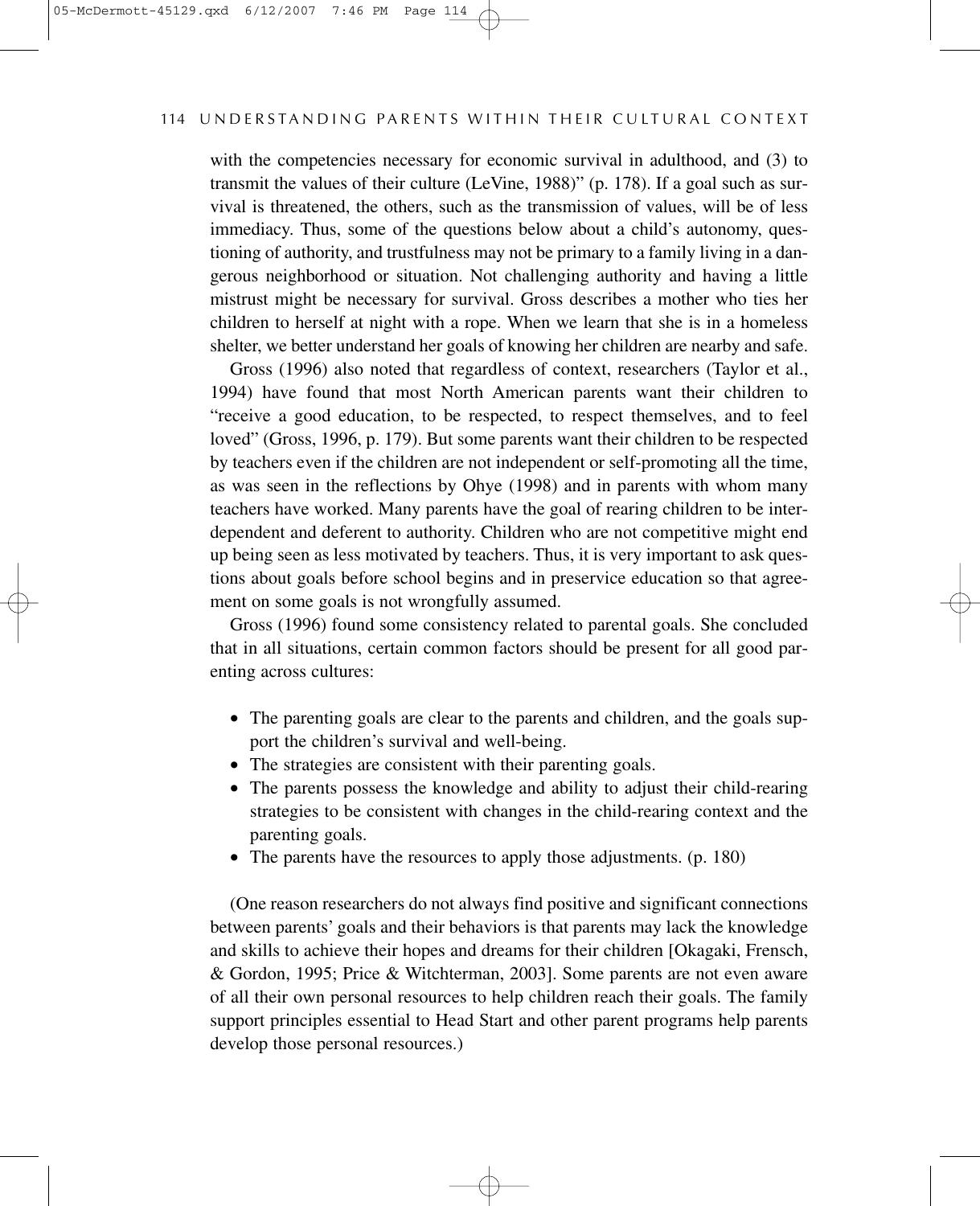These factors are consistent with the description of parental resources and social support in Chapter 3. The assumption underlying these factors is that parents have thought about their goals. Gross (1996) noted something that confirms the experiences of many educators: "Some parents cannot articulate their goals because they have not thought about their children in those terms, or the stress of daily life has made it difficult for them to focus on goals. However, many parents have never been asked" (p. 181). She cites Taylor et al.'s study (1994), in which parents of preschoolers were asked to think about what they would like their children to be like in 15 years. The parents were caught off guard. Gross added, "No one had ever asked them this question before. Some became tearful, but all were able to describe their hopes for their children's future" (p. 181). A similar experience occurs in my work with culturally diverse adult college students and parents in my classes on Parenting in Cultural Context. Parents wondered why educators and other professionals had never asked them about their goals before.

The caveat of the four principles of good parenting is that some goals may not enhance a child's well-being or safety. Some goals may not be compatible in new situations or environments. The kind of autonomy or responsibility given a child in a small village or in a rural area may not make sense in a big city. Professionals and other peer parents or community leaders may help parents evaluate goals in light of new contexts and times and see if their strategies for reaching them make sense. To illustrate, Shirley, a school counselor, was working in a school where a goal of newly arrived Mexican families was to have a family meal together daily. She described a family in which the father worked a late shift, so the children stayed up late for the family meal, woke up late, and came to the school as they had in their tiny town in Mexico: when they woke up. The school's goal was teaching reading to all students at 9:00 a.m., and the students who slept late were missing their reading lessons. Without denying the value of either goal, Shirley had to help the parents discuss this issue with the teacher.

Goals and to whom they "make sense" is another point worth considering. It might make sense to a parent new to this country and a teacher that spanking is no longer considered the best way to help a child learn to make good choices, but the idea may be unfamiliar to the family. The school may encourage the mother to try alternatives to spanking, but it must also prepare her to bring this new strategy home to her own parents, parenting partner, or in-laws living in her home, who may have strong religious and cultural beliefs in spanking children and who often have decision-making power regarding the child in the family. Are we being hypocritical when we say, "We respect your culture, but don't do that"? What should we do in this case?

What professionals in education want children to do in school may be quite different from what their parents think the children need to do in other settings, such as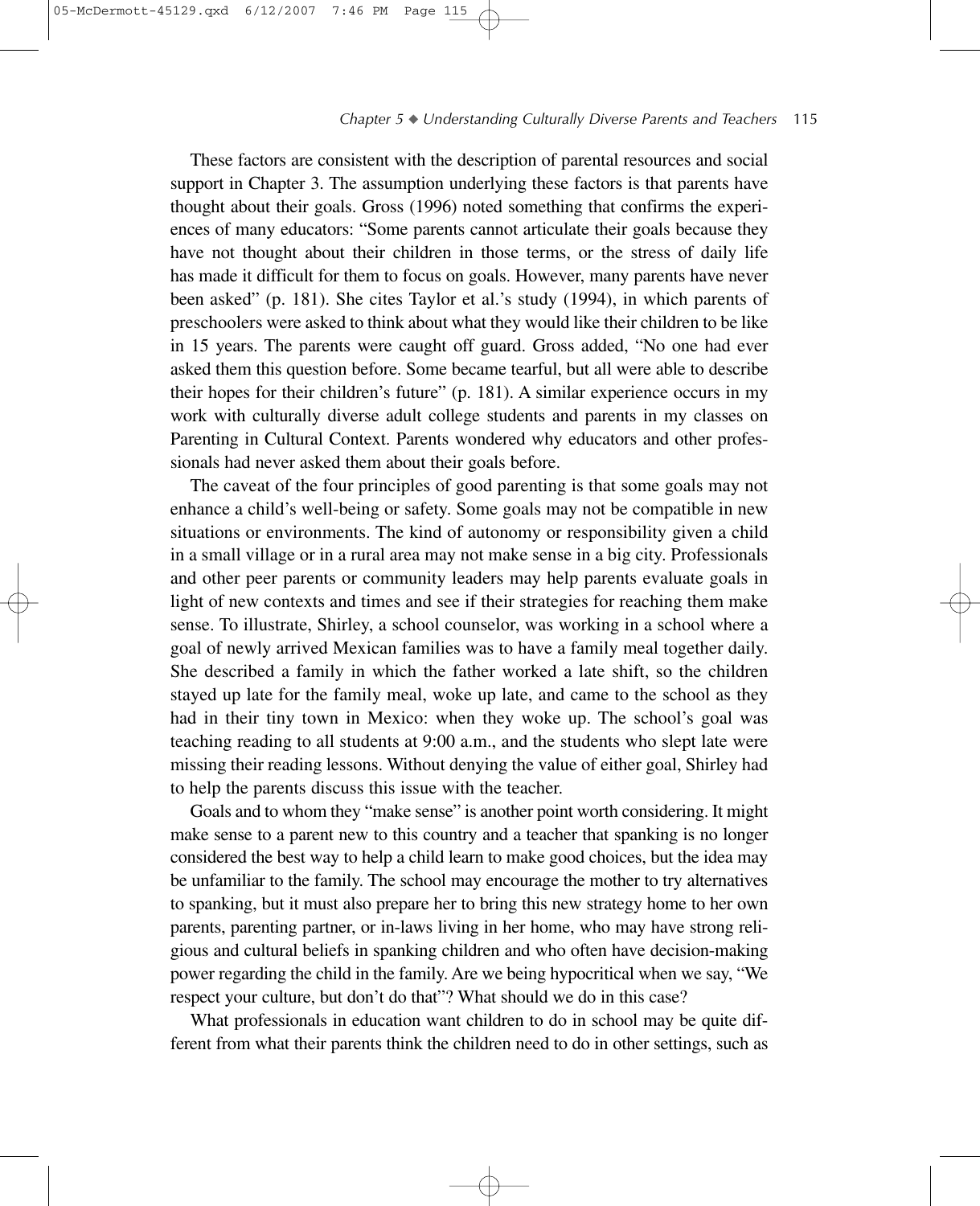at home or in the community, and the professionals need to think more about this dilemma. Gross (1996) cited an example reported decades ago by Comer and Schraft (1980) of low-income North American parents who socialized their children to behave one way in school (thoughtful, reflective, and goal oriented) and in a different way when in a dangerous neighborhood (quick, impulsive, and action oriented). Do parents have different goals for children in different contexts today? Are teachers judgmental of or impatient with young children who cannot make the switch from neighborhood-community behavior to desired school behavior quickly enough? Most would also concur that we should rethink what skills are most needed on the street as well as in school, including a need to anticipate dangerous situations and think about goals and needs. Lareau's book (2003) about her time spent in homes with parents as they faced daily struggles like these is a must-read for helping professionals.

The model introduced in Part II of this book is consistent with Gross as well. In a caring model of decision making, parents clarify their goals and filter the information they might receive from leaders through their own goals, values, beliefs, and life situations. Gross suggests that parents' talking about goals "increases their confidence in their own ideas" (p. 182). She would likely be in agreement with findings of Belenky and her colleagues (1986/1997; 1997; 2000) and other researchers that some parents are just too stressed financially or mentally and physically to parent effectively or have these kinds of discussions immediately.



Parents meet in the beginning of the school year to discuss parent and school goals related to diversity.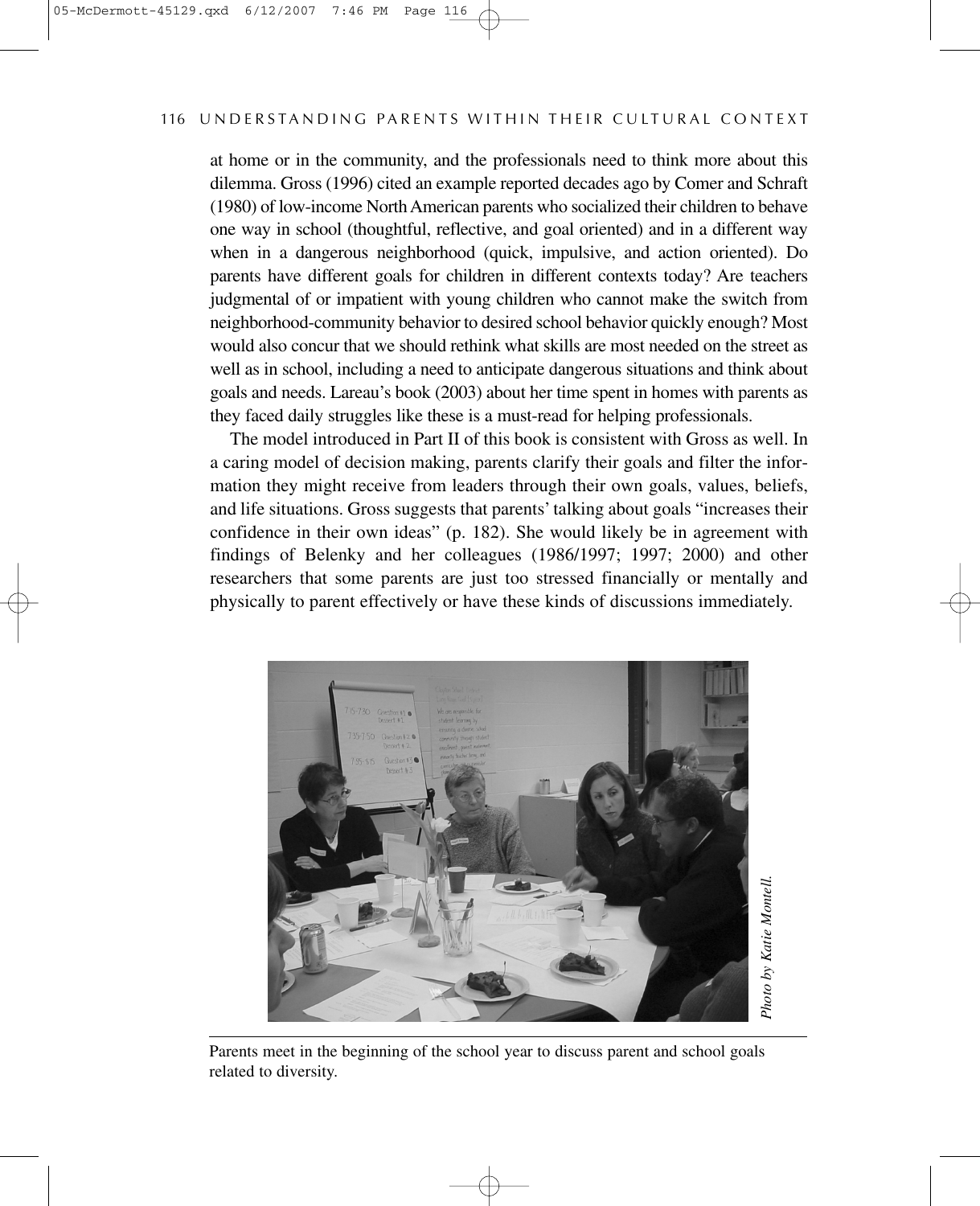Gross (1996), like Belenky and her colleagues (1986/1997; 1997; 2000), found that focusing on what parents already do with their children that is effective, and building on that, is the best route to parental self-efficacy. Often parents need to feel efficacious before they can even think about goals. Gross concludes her report by citing Berrera's wise advice (1994): "Come to recognize and respect a family's subjective world as it affects the behavior and development of a particular child rather than to fit that world into what the assessor's professional community identifies as 'objective'and 'valid'reality" (as cited in Gross, 1996, p. 182). The questions in Box 5.2 can help educators understand the goals of their students' parents.

## **BOX 5.2** Parents' Goals

- Why did the parents wish to have children?
- What do they want their children to be like?
- How important is it that their children be obedient, loyal, independent, happy, healthy, and able to support themselves, observant of the family religion, not too different from most other boys and girls, not too similar, and so on?
- What do the parents want from their children?
- What do the parents want for their children?
- What qualities do the parents want to see their children develop?
- Do the parents have a preference for child compliance at all times, parentchild negotiation, or both at different times?
- Do the parents want parent-child relations to deepen or diminish over time?
- How would you assess the parents in terms of their willingness to grant rights and self-direction to their children?
- Do the parents have primarily realistic or unrealistic expectations for their children?
- Do the parents have past or current traditions and rituals that they wish to pass on to their children? What might they be? Are they ones with which you are comfortable? Can they be integrated into the curriculum?
- Have you asked these parents to describe their long-term goals for their child(ren) by listing the attributes they would like their children to possess when they are 18? (See Chapter 6.)
- Do they and can you distinguish between parent-centered goals, childcentered goals, and socialization-centered goals?
- Do they think about values and their relevance in making choices for their children?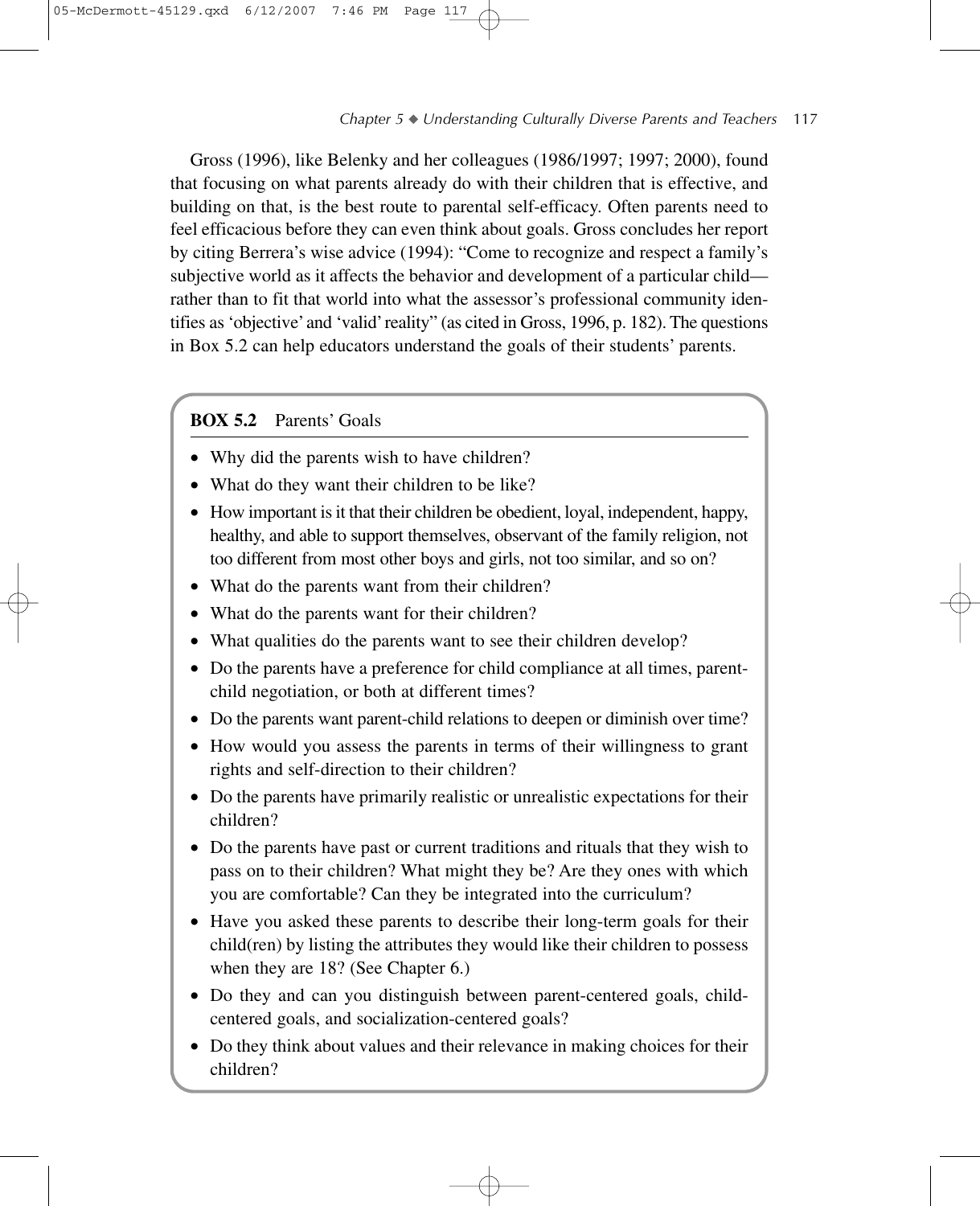# **PARENTS' THINKING AND BEHAVIORS TOWARD THE CHILD AND OTHERS**

In addition to goals, practitioners need to consider parents' thinking about their children and about the role of other adults in their and their children's lives. Some of these questions are related to family systems theory, introduced earlier. Christian (2006) describes six *family systems characteristics,* boundaries, roles, rules, hierarchy, climate, and equilibrium, that are important for teachers and family-serving professionals to understand. These family systems topics are discussed in detail in Appendix C3: Communication Newsletter—Enhancing Effective Communication in Home, School, and Community, found on the Sage Web site for this book (www.sagepub.com/mcdermottappendices). *Boundaries* refers to whether families are open to influence by others outside the family. Some families may be closed and choose to focus on family togetherness. Closed boundaries may involve choosing or controlling children's friends and activities. Special education is an area in which closing boundaries is often functional. Snell and Rosen (1997) describe the actions of the family of a special needs child, Shelley, as follows:

When extended family members chose to have a minimal contribution during crisis or their input was challenging or critical, they were emotionally and/or physically excluded from the activities of the family unit, were considered covertly or overtly, "out" and not sought for advice or support. This type of boundary defining can sometimes be a very painful experience. In fact the Donahues experienced the realization that there would be little support from either of their extended families as "more damaging" than Shelley's disability. In response to this lack of support, they circled the wagons tighter around the nuclear family unit. (p. 434)

Family systems theory often refers to *roles* different parents and children may have in families. For example, the oldest or female child might have the helper role. Some schools may see this role as being at odds with the student's needs to achieve personally. Usually roles are discussed in somewhat negative terms; for example, if one person in the family is the peacemaker, decision maker, placater, or problem solver, others may not learn these skills. On the other hand, decisionmaking, gender-related, and helper roles may be supported by centuries of cultural tradition and need to be explored very carefully.

In some settings, parents have experimented with different roles with much success. Getting parents to learn something new along with their children is a way to break down certain rigid definitions of authority many parents bring with them from their culture of origin.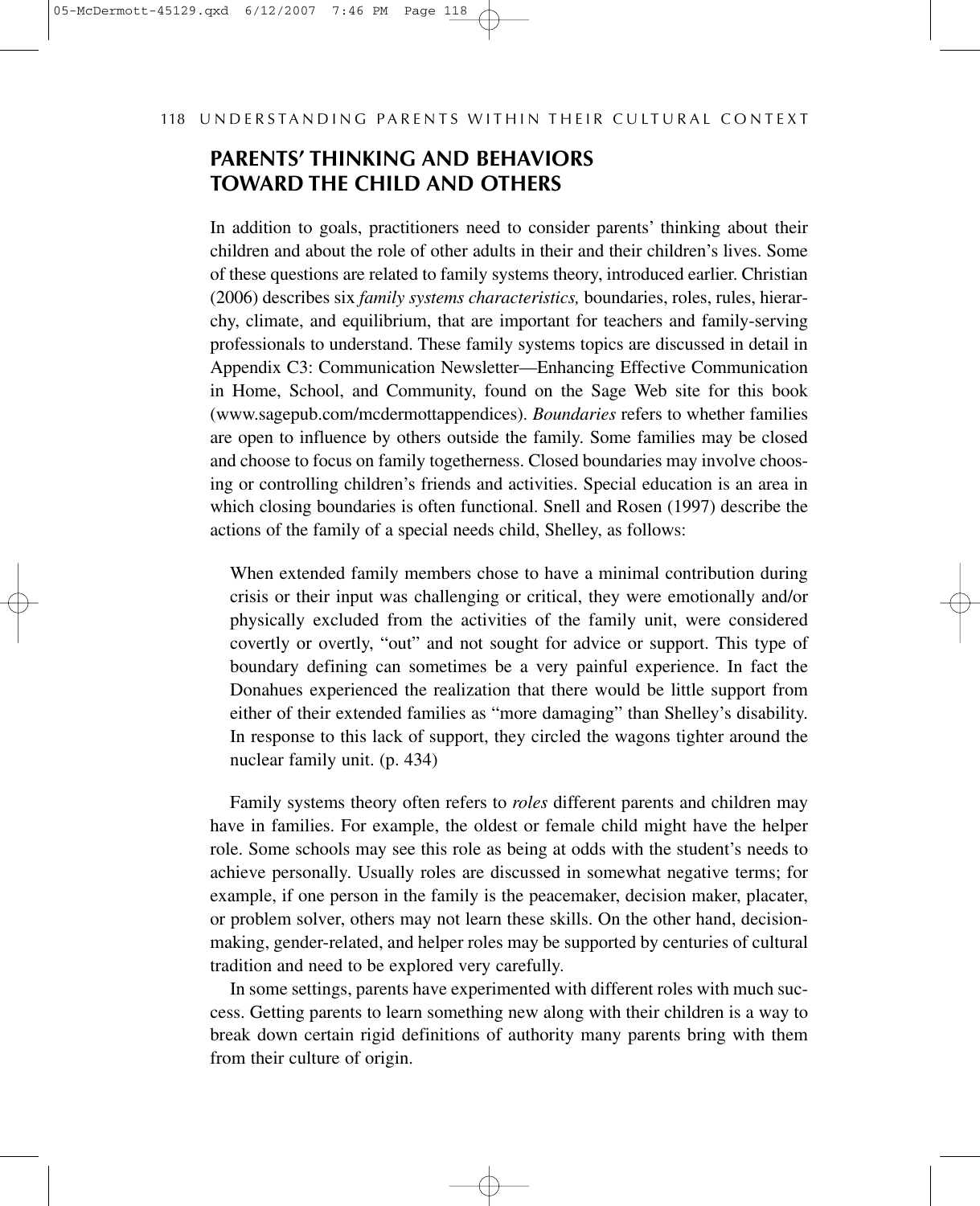## **A Practitioner's Reflection**

In my work in Russia, I met a psychologist, Dr. Viktor Semenov, of the Center for Diagnostic Consulting, who brought parents and their children to the Tretyakov Art Gallery, where they learned a new project together in music, art, sculpting, or some other medium. In this experience, parents were connecting with children in nonhierarchical ways and feeling they were affecting their children positively in a society where they usually felt they had little impact.

*Rules* are also often culturally based. Parents may disagree with schools on rules regarding children's not hitting children who hit them or rules about which parent or extended family member gets approached to solve problems or make decisions or gets invited to parent-teacher meetings. The related term *hierarchy* refers to who makes decisions in a family. As Christian (2006, p. 17) noted, many decisions are based on gender, age, culture, religion, or economics. She suggests that questionnaires sent to parents early in the school year include questions such as "How and with whom would you like information about your child shared?" (p. 18).

*Climate* refers to the environment of the family system. While physical environment figures in, the emotional quality of a family is also important to its climate and does not depend on economics. Climate often relates to beliefs about children and their needs, mentioned earlier. A child could be wealthy but feel "unsafe" and receive little emotional support from parents.

*Equilibrium* refers to a sense of consistency, even when change occurs. It relates to the importance of rituals, routines, and traditions in families (Doherty, 1997; Furstenberg, Cook, Eccles, Elder, & Sameroff, 1999). Many believe that schools need places for parents and teachers to meet to better understand change in their lives and, through support and collaboration, maintain balance and consistency for their children in spite of change. Questions for practitioners to consider regarding parents' thinking and behavior are listed in Box 5.3.

**BOX 5.3** Parents' General Thinking and Behavior Toward the Child and **Others** 

- Do the parents go to their family for all or certain advice? Do they go to experts, books, and other sources outside the family for all or certain advice?
- Is it traditional in their culture for family members besides the father and mother to make decisions about the children?

*(Continued)*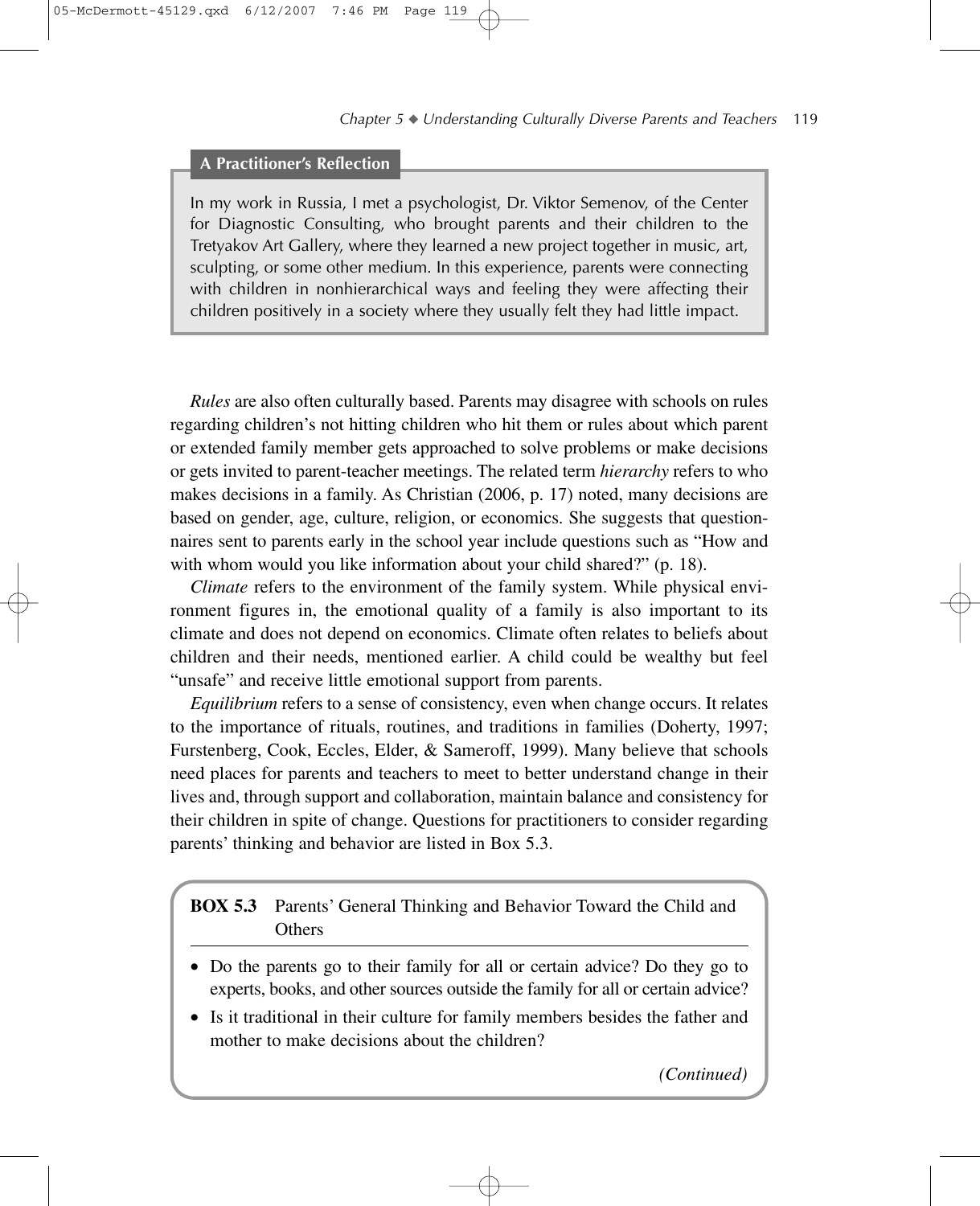## **BOX 5.3** (Continued)

- Are the parents willing or capable of seeing a behavior as having several potential causes?
- Can the parents thus frame a problem in different ways?
- Have there been instances when changes in the parents' thinking have occurred, irrespective of personal or cultural norms?
- Do the parents prefer actions and nonverbal communication to words or reflections about behavior? Do the children need to hear what their parents think, or can they draw conclusions from the parents' actions?
- What do the parents do when they become aware of views regarding children or parenting that differ from their own?
- Is there a shared understanding of events or issues between parents, parents and children, other family members who have decision-making power over children, teachers, counselors, and other parents?
- How do the parents think about their family?
- What are some of the family's themes and rules?
- Does the family have some rules, too many rules, or too few rules?
- Do the parents have customs, traditions, and rituals they wish to preserve?
- Do the parents see their children as accurate and trustworthy sources of information?
- Do the parents look for and read nonverbal cues from their children or others?
- Where do the parents get their information regarding what children need?
- Do the parents seem aware of current formal theory and research (e.g., negative effects of spanking, positive effects of negotiation and discussion)? If so, do they accept it, evade its application, or challenge its validity?
- What do the parents do when there are discrepancies between what they expect children to do and what actually happens?
- Do the parents seek information primarily in anticipation of a problem or regardless of whether there is a problem?
- How does this family view the "outside world"? Does it establish rigid or permeable boundaries?
- Do the parents feel the need to justify their child-rearing decisions to others (e.g., their own parents, peers, siblings)?
- How do the parents think about, discuss, and define emotions for children?
- Do the parents take responsibility for assigning their children to various "niches," such as play, sports, ethnic groups, schools, work?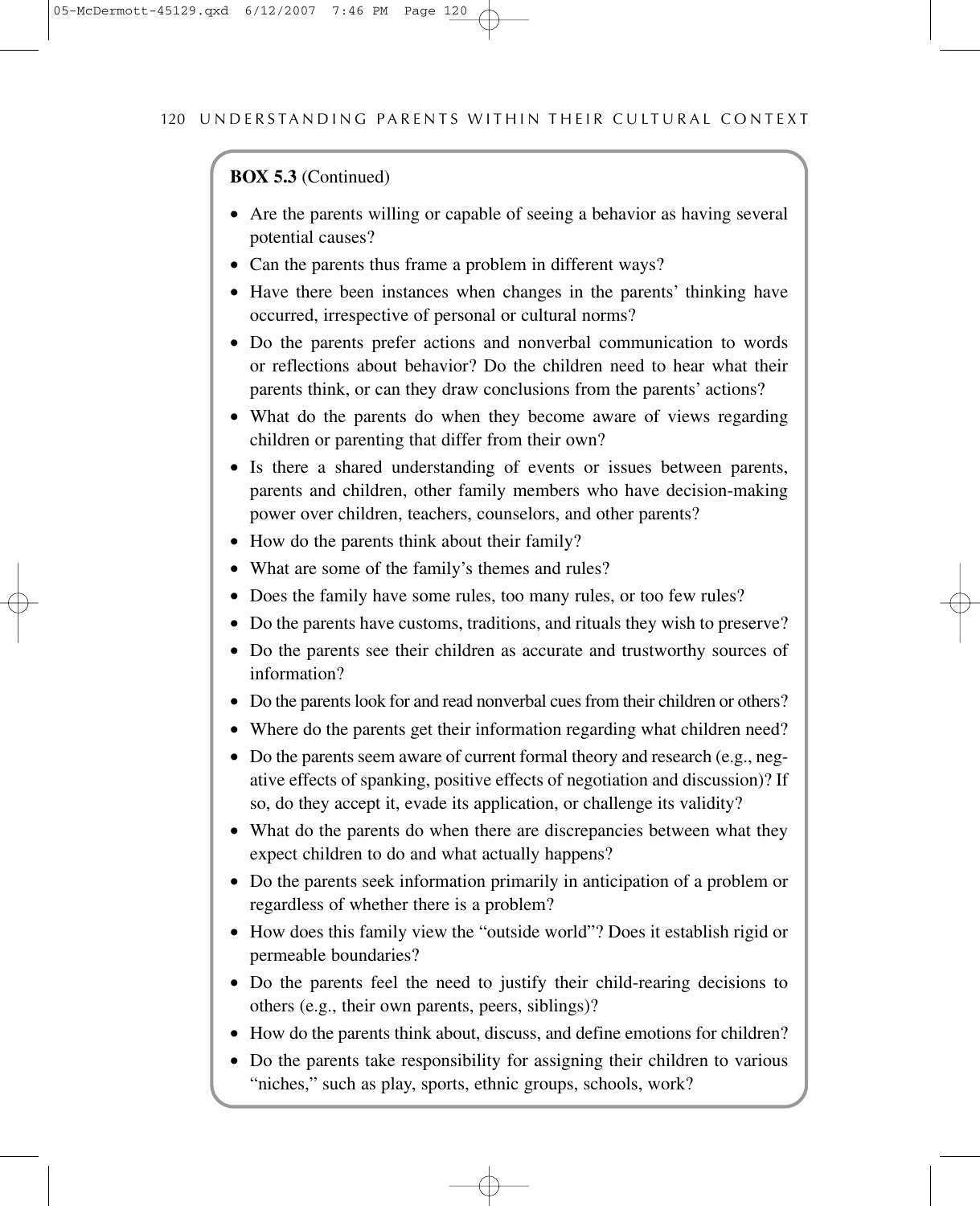- Do the parents think or worry about the impact of various environmental settings on their children? If so, which ones? Home? School? Community?
- If these parents attempt to exercise authority with their children, what justification if any do they articulate to the children (e.g., appeals to reason, fairness, politeness, authority, or responsibility)?
- To what degree do the children's ideas match their parents'? If they don't match, where is the disagreement?
- Do the parents see themselves as advocates for their children?
- Do the parents see themselves as capable of meeting their children's needs?
- Do the parents see themselves more as observers or as actors in their children's life?

# **PARENTS' IDEAS ABOUT THE NATURE OF CHILDREN**

Often parents and teachers hold conflicting ideas about children. Thinking about why there might be disagreements or misunderstandings between parents and teachers is time well spent. As mentioned earlier, some parents believe that if children are safe and fed, they will develop naturally, without much parental intervention (an approach some teachers may view as neglect). This view is found more often in families of lower socioeconomic status (Lareau, 2003). Middle-class parents and many middleand upper-class families of diverse cultural backgrounds believe their role is "conscious cultivation" to help their children achieve as much as possible.

Ironically, as Lareau (2003) notes, middle-class parents of many cultural backgrounds may so overstructure their children's lives that there is little time for spontaneous play, which poorer children and children in many other cultures tend to experience often. This is ironic because of the increasing appreciation of the importance of play and discovery in children's lives. As schools become more competitive and more focused on academic excellence, there may also be fewer opportunities for the inquiry-based learning that characterizes the preschool years and occurs in many cultures naturally. Rather than focus on impressing on poor parents the need to provide children with extracurricular activities, Lareau suggests that middle-class children may indeed be at a disadvantage because they are deprived of the time to interact with family and people of all ages that poorer and culturally diverse children often experience.

The following reflection makes another point about play that many teachers will find familiar.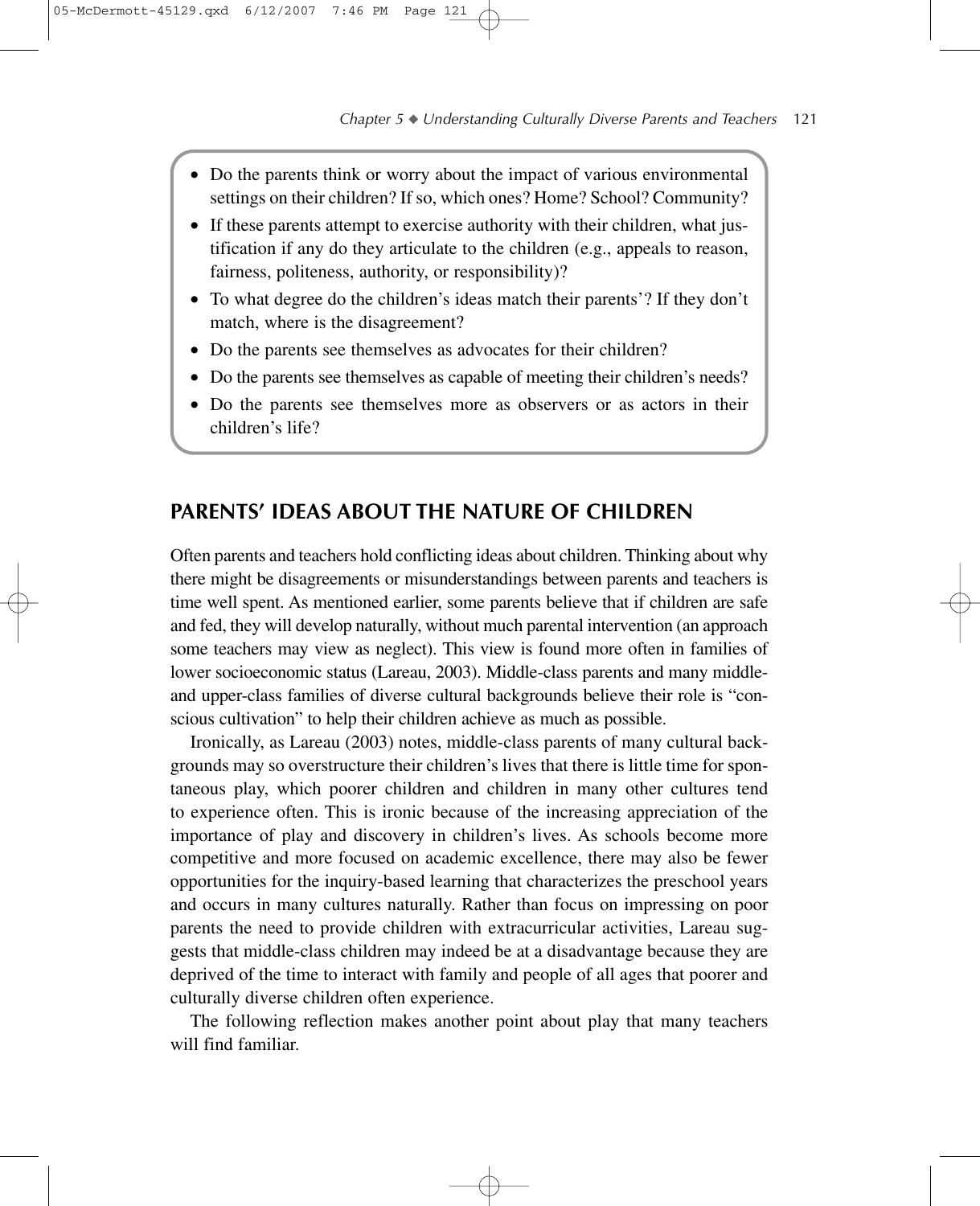## **A Practitioner's Reflection**

When teaching a parenting class to students in Grades 5 through 7 in an innercity public school, I invited a parent new to the community to come monthly with her infant to visit this bilingual class so that she could become integrated into the school in a meaningful way that focused on family relationships, which was more comfortable and of more interest to her than a lesson in early American history. The class is described in more detail in Chapter 9. Each month when the mother visited, students put a book in the infant's hands and then various toys. At first the baby learned about the object with his mouth. Infants relate to objects differently as they grow older, focusing more on the images and words of parents as they read stories to children. The mother admitted that until she came to North America, her infant had never touched a book or toy. The children were all sitting on the classroom floor around a blanket. In a culturally insensitive class, this mother would have been seen as deficient, but instead, these students learned that in her village in the Dominican Republic, children could contract parasites by putting a toy from the dirt floor into their mouth. The students were able to see how different contexts meant different parent behaviors. Over time, the mother became more confident that her child would not be in such danger here, and she ended up with more books from all the students than she could ever use. She also grew in her view of herself as a parent who cared about her infant's safety and was open to new information as well. The students learned that children could learn about the world simply by exploring their natural surroundings without store-bought toys. Dialogue on this topic is needed.

Box 5.4 is a list of questions to help us understand parents' ideas about children.

**BOX 5.4** Parents' Ideas About Their Child and the Nature of Children

- Do the parents see value in play and discovery activities for children?
- Do the parents view their child as competent?
- Do they see their child as a problem?
- Do the parents feel the child gains knowledge more via formal direct instruction or more from personal discovery?
- Do the parents believe child behaviors should be built in as early as possible?
- Do the parents believe behaviors and skills can wait until the child is ready to learn them or take on a new role?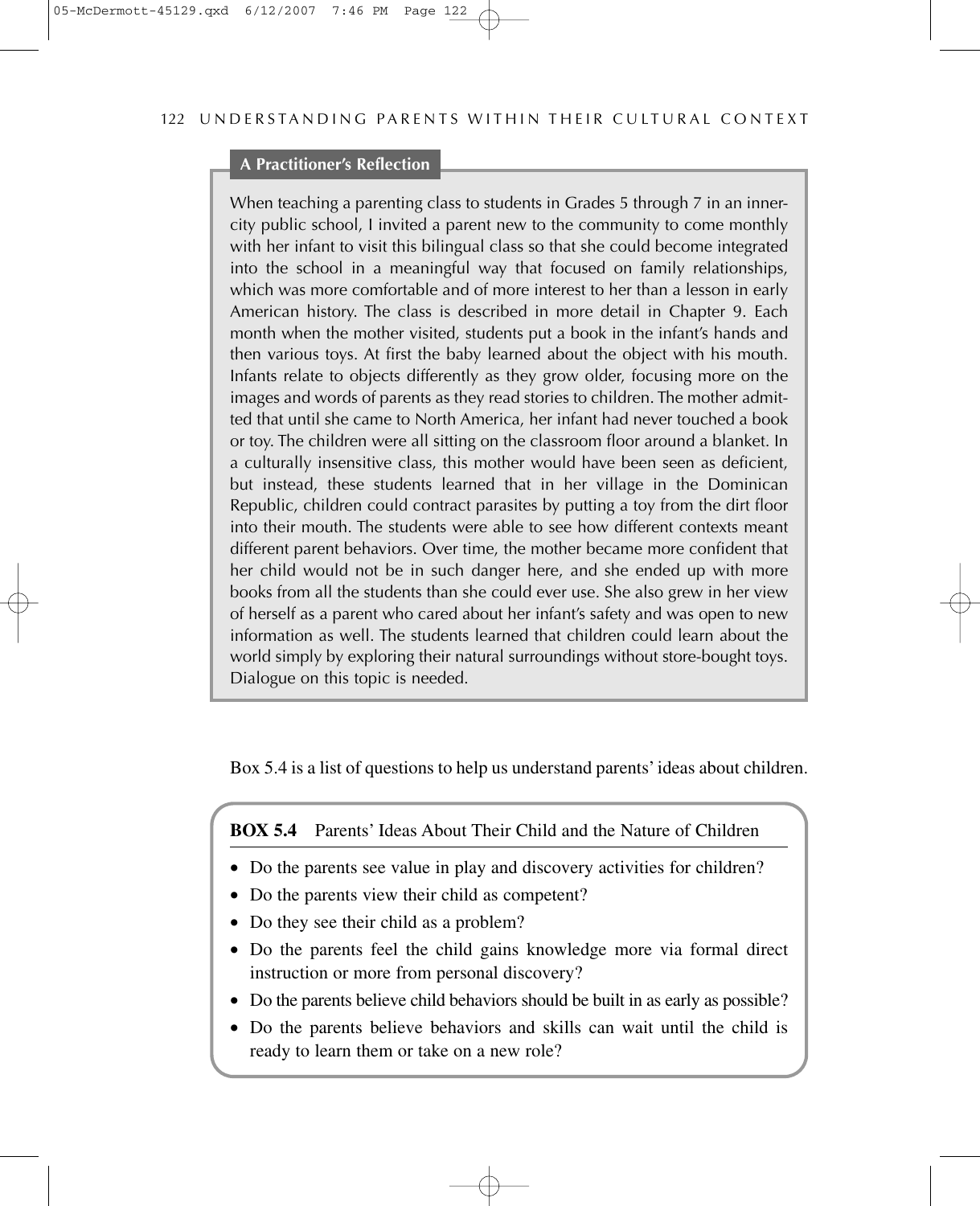- Do the parents think children of a particular age or gender are basically all alike?
- Do the parents believe that as long as children are safe and healthy, they will develop on their own?
- Do the parents think children need to be externally controlled or more self-directive? Does this vary for different children in the same family?
- How do the parents think about human nature? For example, are humans basically good or bad?

# **PARENTS' OWN STATUS AND CONTEXT**

# ■ What Other Factors, Such as Education, Home or Work Environment, **or Social Class, Should Professionals Be Aware of That Might Interact With a Family's Culture to Predict Parent Behavior?**

A discussion of the contextual factors that might influence parent behavior certainly fits within a discussion of cultural context. However, conclusions based on just the variable of culture can miss many artifactual variables, such as dangerous neighborhoods, that better explain some parent behavior than does culture by itself.

It is important for teachers to know what life is like for their diverse school parents. It is not always like the life of the teachers or like the lives of the teachers' parents when the teachers were schoolchildren. Factors in addition to culture are often at work in their lives. For example, research demonstrates that a parent's work situation may affect how a parent from any culture interacts with children at home. Kohn (1977) and Ogbu (1981), for example, found that a job helped parents decipher which skills their children would need in order to succeed, and these skills would then become part of their goals for their children in their new environment.

Crouter and McHale (2005) found that if parents had to defer to supervisors and never or rarely had an opportunity to share ideas or be self-directed, they tended to relate to their children in similar manners. Of course, parents would have their own thinking capacity, cultural experiences, and beliefs that preceded these jobs, and the interaction of prior beliefs, motivation, personal resources, and current work role should all be considered. Undemocratic work environments might be consistent with a new immigrant's views on parental authority, so one cannot look at either a parent's culture or work situation alone. Research in child abuse has shown that parents' motivation to provide a home environment for their children that is different from what they themselves experienced may moderate the impact of their hierarchical work setting or previous home environment.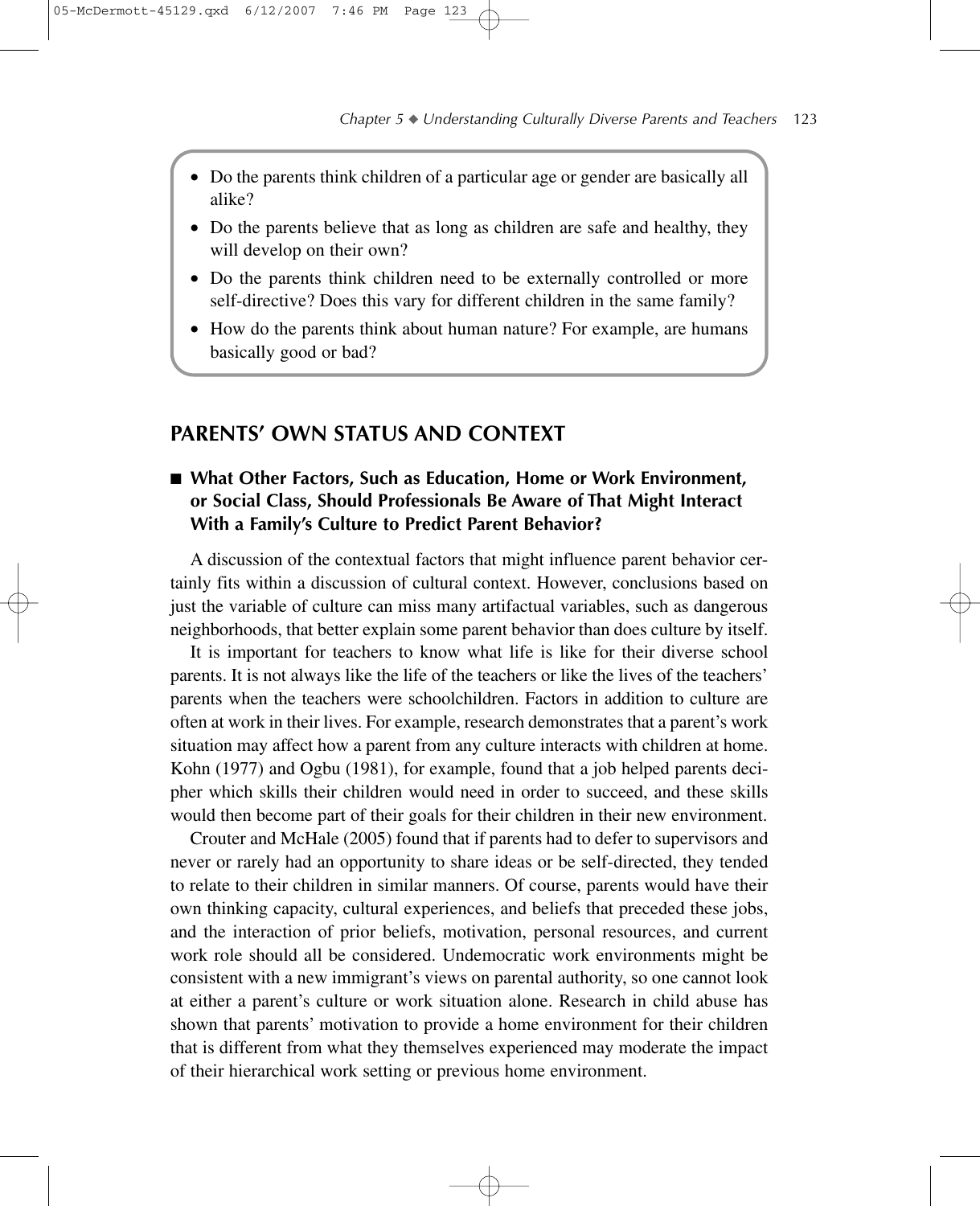Parents in entrepreneurial jobs, despite their own collectivist socialization, might emphasize achievement more than interdependence, and parents in bureaucracies might emphasize cooperation more than independence. Parcel and Menaghan (1994) found that even when they controlled for a mother's age, education, mental ability, income, and other factors, mothers with more job complexity created more-stimulating home environments for their children (p. 14). It is important for teachers to understand that many factors in addition to cultural background might contribute to how parents interact with their children.

In terms of stress at work, Repetti (1989) found that air traffic controllers who had had stressful days at work were more withdrawn and less emotional with their children than when their workday was unstressful. Many new immigrants, as well as other parents, are faced with long and often stressful work situations. Thus, it might be difficult for very stressed parents to always do what schools expect them to do in the evening. Repetti and Wood (1997) found the situation was even more complicated than work-related stress alone might suggest. Work stress interacts with personality type, so that temperamentally intense parents with work stress had a harder time refraining from negativity toward children at home than did less intense parents. Overall, though, mothers were better able to keep work stress from children than fathers were.

In terms of peer support at work, Greenberger, Goldberg, Hamill, O'Neil, and Payne (1989) found that despite the type of work, having supportive coworkers seems to reduce role strain for many parents. Lerner and Galambos (1986) found that if mothers were satisfied with work, their satisfaction had a positive impact on their relationship with their children when home. If they were not satisfied, they were able to keep those feelings from affecting their parenting negatively more often than men were. Therefore, social networks at work could also provide support and affect parenting positively.

What about other aspects of parental status? We must also look at parent support from others in their lives, including others at work. Recent research reviews in the United States (Fincham & Hall, 2005) reported that mothers who feel supported by their husbands often have more-positive attitudes toward parenting than do mothers who do not feel supported (Bronfenbrenner, 1986, as reported in Fincham & Hall, 2005). In some cultures, however, there is little expectation that husbands will support child rearing but higher expectations of support from one's own parents, siblings, family, or friends.

For both parents, marital problems are often associated with negative parentchild relationships and little parental involvement in children's lives (Buehler & Gerard, 2002; DeVito & Hopkins, 2001). Alternatively, marital satisfaction and adjustment correlate with parenting that is sensitive, responsive, warm, and accepting (Goldberg & Easterbrooks, 1985; Grych, 2002). Cummings and Davies' work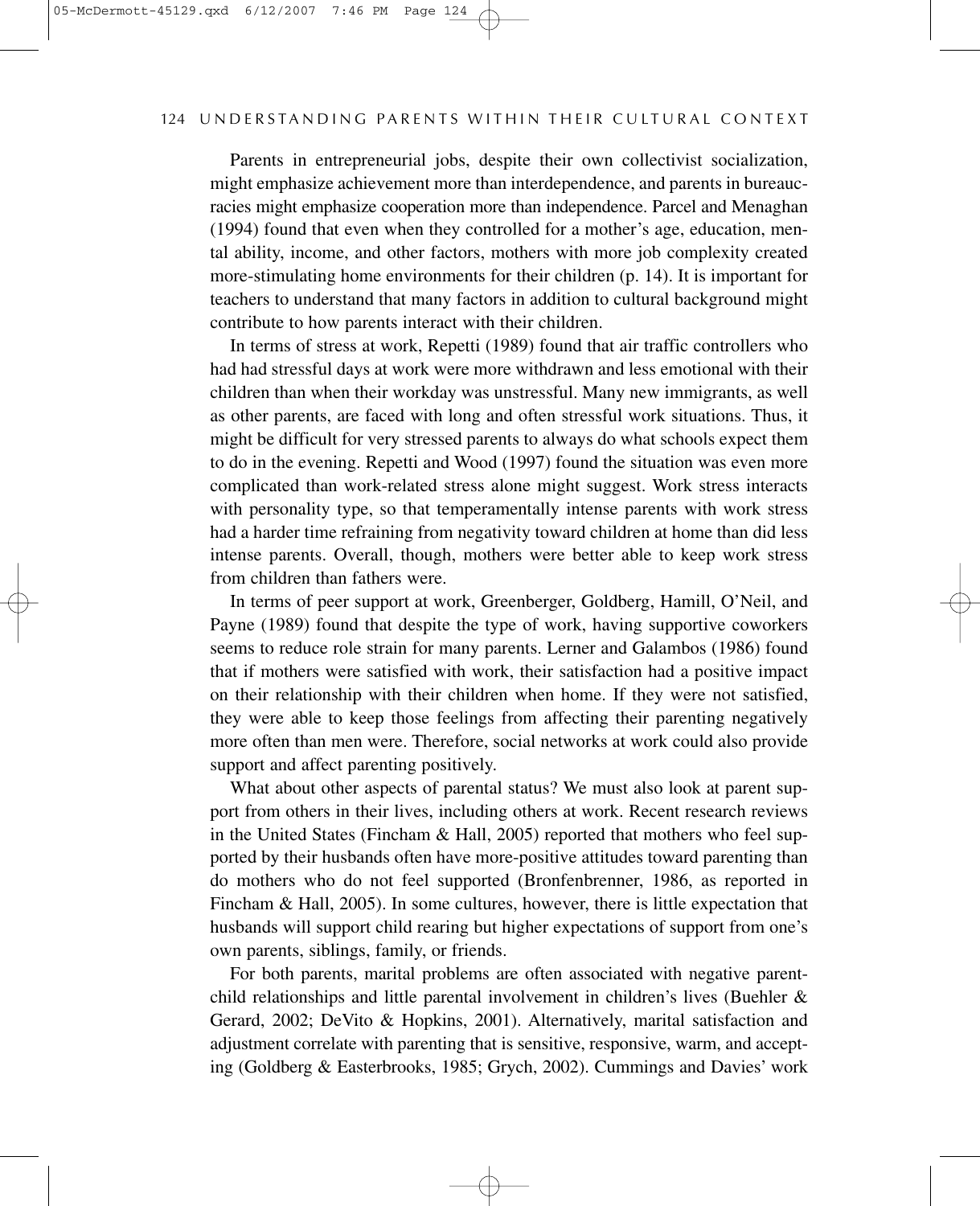(2002) has been very informative. Frequent but never-resolved arguments between parents have a negative impact on children and can affect how children respond to stress in the future, including at school. These children seem less able to regulate their emotions during stress. Grych and Fincham (1992) also found that what had the most negative impact on children was parents' arguing in front of them without resolving conflicts and arguing about the children.

Little research in this area has been done in culturally diverse groups of parents. We need to understand more about children whose parents often communicate nonverbally and, for the sake of harmony, do not argue in front of children. Does nonverbal parental discord affect children's development? How does one assess the impact of marital problems on these children?

Homework assignments go home to parents under all kinds of stress, much of which might affect their capacity for parental involvement as it is narrowly defined. The best parent involvement in these cases might be to not argue in front of the children, to work on the marital relationship if possible, and to get support from others to help with family needs. Researchers and counselors suggest that after divorce, the best intervention would be to help parents coparent more effectively rather than to pressure them to volunteer in school.

Feinberg (2002) strongly recommends that separated and divorced parents get support, if needed, to improve communication between them so that they can focus on being sensitive, warm, and consistent with their children in spite of their feelings toward each other. This would be parent involvement enough for many educators at such a difficult time in a family's life.

But is focusing on the couple enough? No. One must also look at the environment that affects their situation. Parents may need help finding jobs and getting the education and resources they need to be less stressed and less hostile toward each other. Fincham and Hall (2005) suggest that "the ecological niche of the couple—their life events, family constellation, socioeconomic standing, and stressful circumstances—can no longer be ignored" (p. 225). They cite a study by Conger, Rueter, and Elder (1999) that points to economic pressure as the predictor of marital problems in the predominantly rural parents they studied.

As was mentioned in Chapters 2 and 3, parents need to be understood in sociocultural context, and one must not attribute all their failings solely to individual inadequacies or their cultural roots. Our society needs to help them get the support they need to better meet all family members' needs, and we also need to understand how different cultures view help with marital or family problems. It is wise to speak with practitioners who have experience working with parents of a particular cultural background to learn how to convey offers of help so that they will be well received.

In terms of support outside of the home, Burchinal, Follmer, and Bryant (1996) studied 62 mothers of low socioeconomic status and found that mothers with large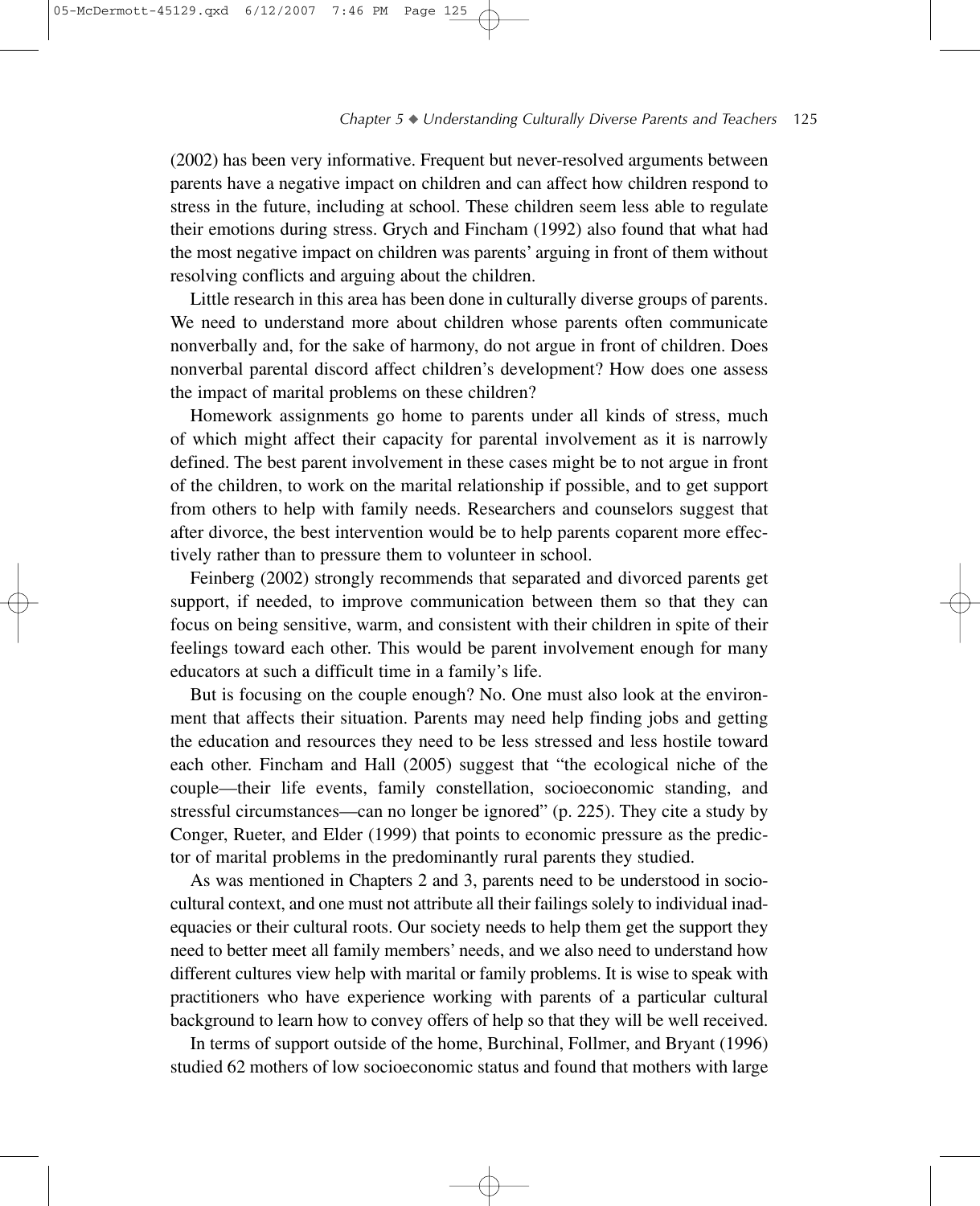social networks of people to rely on had more developmentally supportive homes through their children's preschool years and were warmer, more involved, and less directive with their toddlers than were mothers without large social networks.

What is *social support*? It consists of help from others that is emotional, instrumental, and informational. Cochran and Walker (2005) add the following details:

With respect to families, emotional support refers to expressions of empathy and encouragement that convey to parents that they are understood and capable of working through difficulties in order to do a good job in that role. Instrumental support refers to concrete help that reduces the number of tasks or responsibilities a parent must perform, typically household and child care tasks. Informational support refers to advice or information concerning child care or parenting. (p. 141)

That kind of support was seen in Hurtig's mothers' writing group (2005):

Recognizing the personal strength they gain from the group, some writers have described the workshop as therapeutic, while others have said it has helped them become "leaders" or "teachers." One mother told the group that writing and sharing her stories gave her the strength to carry on. (p. 256)

But is all support effective? Voight, Hans, and Bernstein (1996) found that "when support is provided by someone who is also a source of stress, the combination of support and conflict may be related to poor maternal adjustment" (p. 70). This finding has very important implications in schools. If families fear school personnel, support from the school may in fact be stressful. As Snell and Rosen (1997) assert in discussing parents of children with special needs, the practitioner needs to be seen as "a resource rather than an intruder who saps precious energy from an already burdened system" (p. 438). This has been found to be especially true in cases of emotional and informational support.

There are often cultural and socioeconomic differences in terms of the amount of control that parents have over who is in their support network. Cochran and Walker (2005) note that poor parents are at a disadvantage:

Recent studies indicate, for instance, that in the United States an unemployed, poor, African American, single mother has far less control over who is included in her personal network than does a European-American, married, middleincome mother working outside the home. (p. 241)

They also cited findings of Fischer (1982) that educational level affects social networks: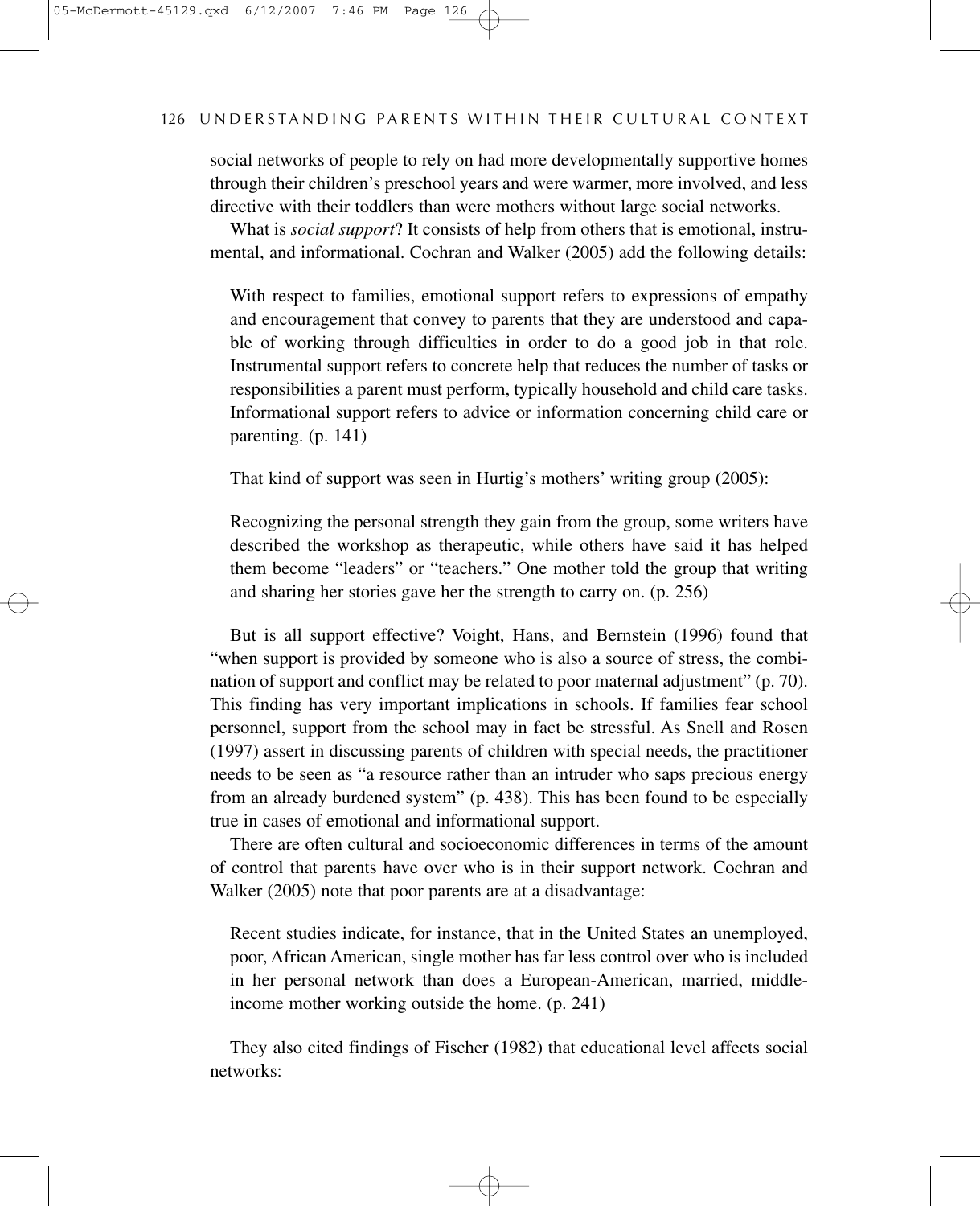Other things being equal, the more educational credentials respondents had, the more socially active they were, the larger their networks, the more companionship they reported, the more intimate their relations, and the wider the geographic range of their ties. In general, education by itself meant broader, deeper, and richer networks. (as cited in Cochran & Walker, 2005, p. 243)

This is why projects like Hurtig's writing program (2005) for Mexican immigrant mothers are so important. It has been shown (Jack, 2000; Webster-Stratton, 1997) that low-income parents with many supports have been more nurturing and positive with their children than parents without supports. Thus, often the best support for students is to help their parents extend their networks of support with people they choose. Sheldon (2002) found that expanding social networks at school (number of parents at the same school with whom a parent interacts) to even only two people helped in terms of parent involvement at school, and expanding social networks in one's community (relatives, educators, parents with children at other schools) to three people could expand involvement with children at home. So if a parent's initial beliefs regarding parental involvement minimized their role, experience with even a few other people in their network could clarify norms of involvement and could be moderated by people in the networks and how they viewed the school and a parent's role.

Samara and Wilson (1999) also found that the family school project they designed helped parents expand their social networks of school parents. McDonald (1999) reported that one of the many positive outcomes of the Families and Schools Together program was that inner-city, isolated, at-risk parents who came to this multifamily parent involvement program reported 2 to 4 years later that they continued to see friends they had made at the program.

# **SELF-EFFICACY, SOCIOECONOMIC STATUS, AND CULTURAL CONTEXT**

Teachers, having studied self-efficacy for their work with children (Bandura, 1989), should not find it hard to understand that parents who think they can do something effectively are more likely to try to do it than are parents who do not believe they can actually make something happen. It is also not hard to understand that parents new to this country, in spite of their experience in another place, may not feel self-efficacious here. And even if they may feel efficacious in their homes, they may not feel the same in their children's school. Wilson (1987), as well as Bandura, noted that the environment can indeed have an impact on a parent's sense of self-efficacy. Many researchers are studying parental self-efficacy and cultural differences, but often these factors are combined with social class differences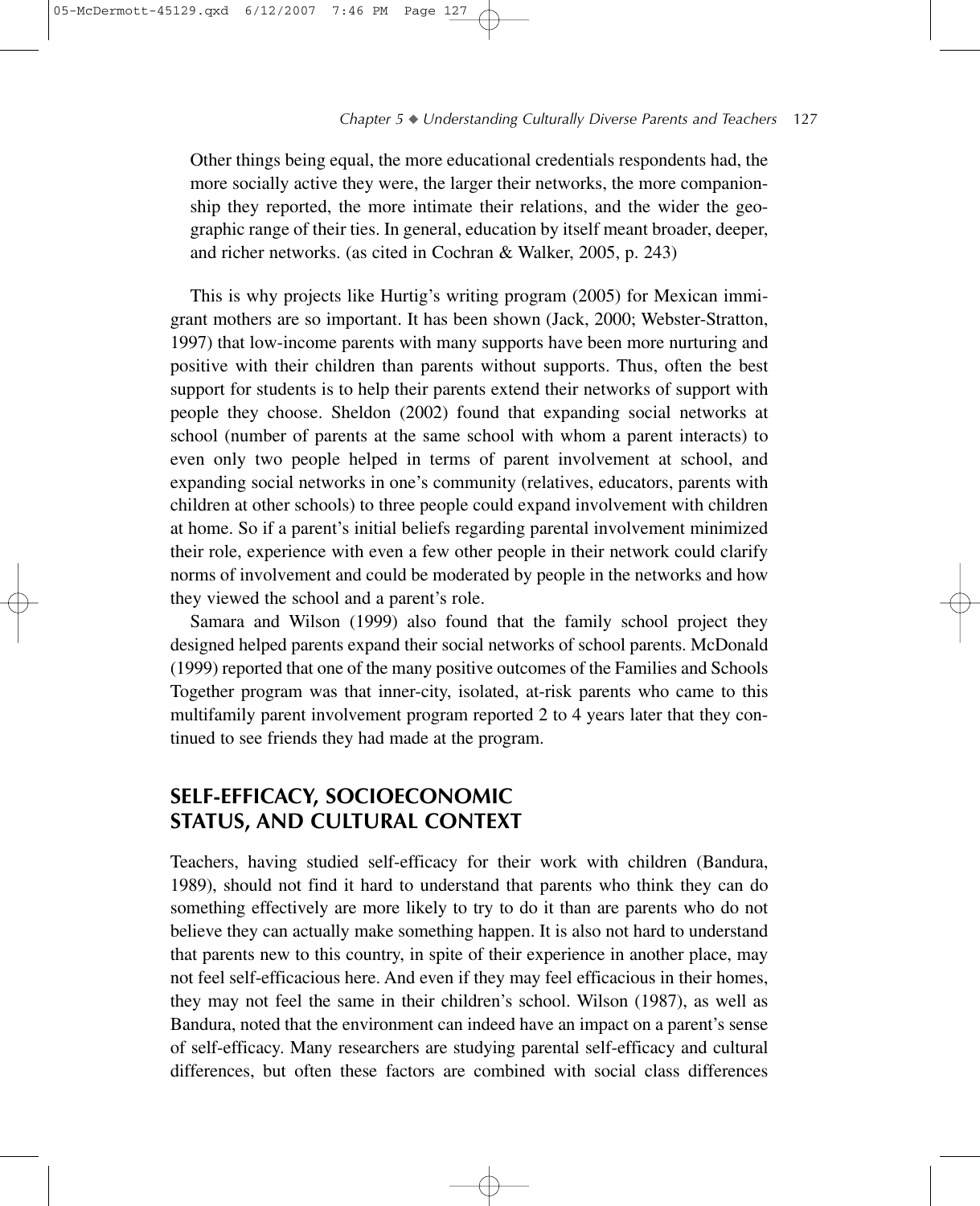because many newly immigrated families have a low socioeconomic status due to the challenges of learning a new language and finding good jobs that pay a fair wage.

Research with native-born, middle-class elementary school children (Hoover-Dempsey, Bassler, & Brissie, 1992; Hoover-Dempsey & Sandler, 1997) has found a positive relationship between parental self-efficacy and child development. With middle-class parents of both elementary and middle school children, self-efficacy predicted increasing numbers of educational activities with children, higher amounts of volunteer time at school, and fewer phone calls to the teacher. Hoover-Dempsey et al. did, however, find that some parents with low income and with limited educational experience also had a sense of self-efficacy. Hurtig (2005) found that the mothers she studied believed clearly that one could indeed be a good and successful parent without being fluent in writing and speaking English.

Eccles and Harold (1996) also studied middle-class parents of elementary school and preadolescent children and suggested that a relationship exists between a lack of energy, time, and resources and less self-efficacy, as well as a relationship between parental self-confidence and parental involvement in helping a child with homework. Brody, Flor, and Gibson (1999, as cited in Luster & Okagaki, 2005) found a relationship between African American mothers' perceptions of adequate family finances and their parental efficacy and developmental goals for their children. When finances were adequate, mothers had more parental self-efficacy and held higher expectations for their children. They talked more about goals, which were identified earlier in this text as a helpful topic for parents and teachers to discuss. This research clearly supports the view that family-serving professionals must work to improve the conditions in which parents do their parenting "work" before placing generic, one-size-fits-all involvement expectations on parents.

Shumow and Lomax (2002) filled a research gap by looking at self-efficacy, socioeconomic status, and neighborhood quality in a culturally diverse, national, stratified random sample of parents of high school students in the United States. Of the 929 parents, 387 were European American, 259 African American, and 283 Latin American.

They found that some environmental factors did predict efficacy. Age was a factor: Parents of older teens felt they had less impact than did parents of younger teens. However, even within children's age groups, some differences emerged. Latin American parents who valued interdependency, respect for authority, and close family relationships over the lifespan (see also MacPhee, Fritz, & Miller-Heyl, 1996) did not think their impact would be lessened as their child became older. Thus, cultural background moderated (made less powerful) the impact of children's age on parental self-efficacy.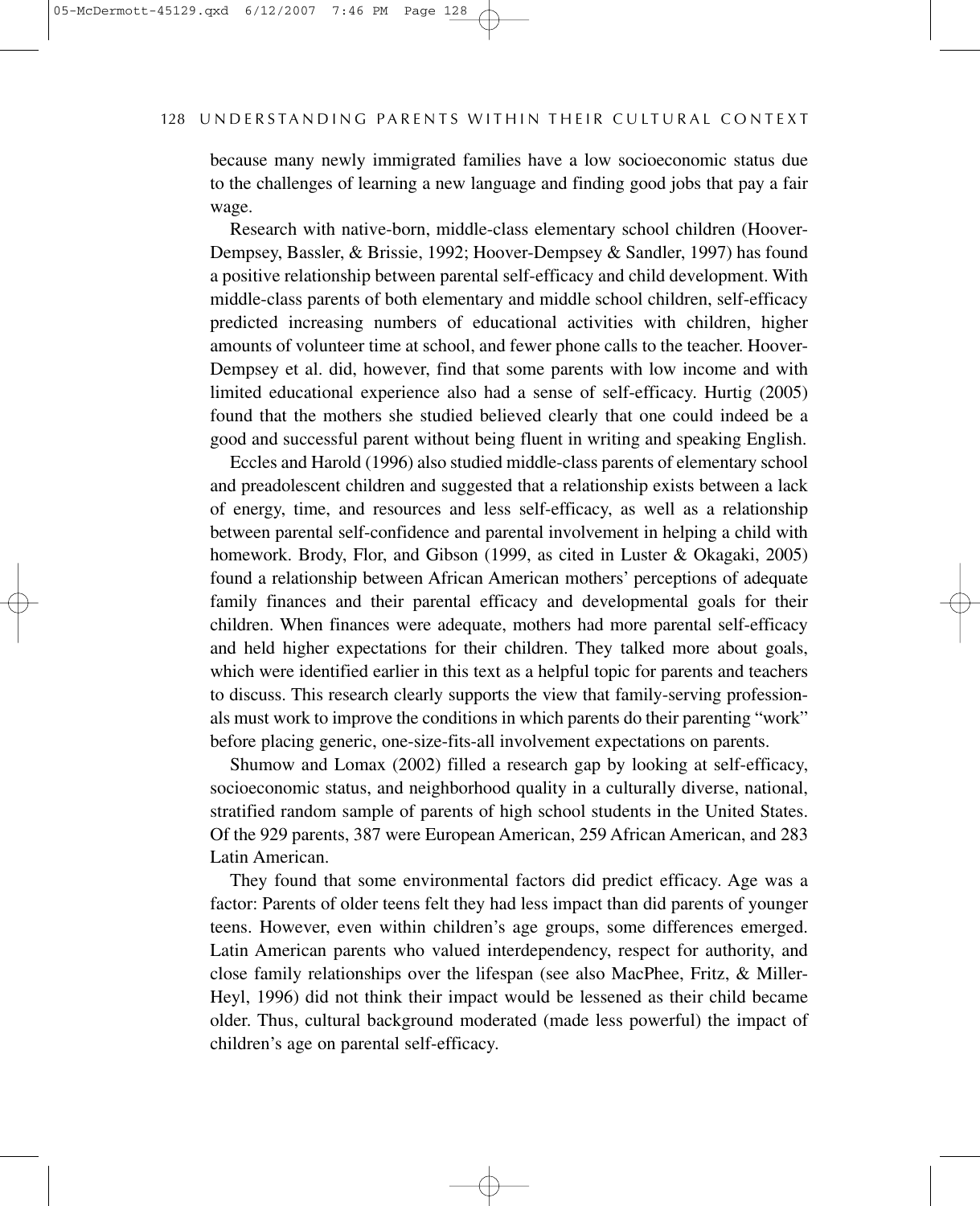For African American parents, poor neighborhoods and low socioeconomic status did not always predict low parental self-efficacy. Shumow and Lomax (2002) found that these parents' experiences with extended-family members and the strength of their religious beliefs or community organizations also affected parental self-efficacy positively. Shumow and Lomax concluded that because they had found a link between parental efficacy, parenting behaviors, and adolescent outcomes, it made eminent sense to offer programs to enhance parental self-efficacy (p. 127). Of course, more good jobs, educational opportunities, and other advantages are also needed.

Samara and Wilson (1999) also focused on parental self-efficacy. Their project indicated that sensitivity to the richness of culture and a strengths-based approach with diverse parent groups paid off in enhancing the self-efficacy of students and parents. The four specific goals of the program were (1) to promote families' advocacy for their children's learning and their own through dialogue, writing, reading, and technology; (2) to facilitate the documentation of families' oral histories; (3) to provide opportunities for children to show their families what they were doing in school with computers; and (4) to explore how to connect preservice teachers with families so that the future teachers could hear about the environmental forces that have shaped families' lives, school experiences, and dreams of their children's education. Samara and Wilson's program, called First Teachers, brought parents into the school to write stories about their families with their children, using the school computers. The researchers asked the students to show their parents their computer skills and teach their families about technology. This activity alone built children's sense of efficacy and self-confidence.

After the program, families felt more aware of how their own family struggles and strong relationships were a good model for their children's motivation to persist and succeed in school. The extra benefit of such an intervention is that isolated parents came into contact with other parents and built community, thus enhancing their sense of efficacy as well. The principal told the parents how their own caring as a community of parents made the school a more caring place for all (Samara & Wilson, 1999, p. 520). The authors summarized the result of their excellent project as *reciprocal enculturation,* citing the definition by Winters (1993, p. 3): "a process whereby new cultural patterns are acquired by both systems, family and school, as they develop and mature, and each can be endowed with new energy that changes its configuration" (Samara & Wilson, 1999, p. 524). Many initiatives to enhance parents' use of technology may be found on the Family Involvement Network of Educators Web site (www.gse.harvard.edu/hfrp/projects/fine.html). Questions to help us think about parents' self-efficacy in relation to socioeconomic status and social and cultural context are found in Box 5.5.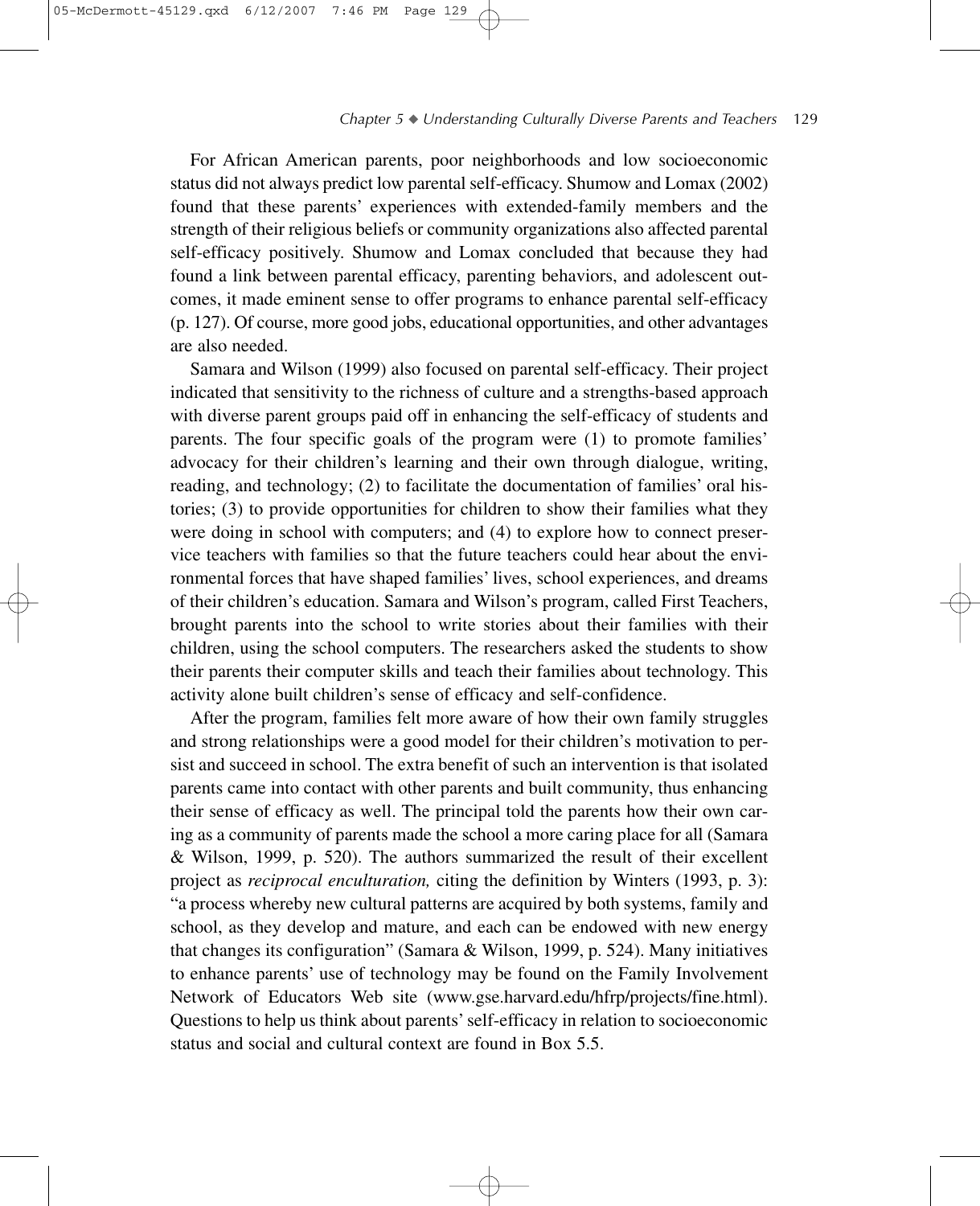**BOX 5.5** Parents' Own Status and Context

- What is the work environment of the parent: Is it restrictive? Allowing for autonomy? Supportive? Entrepreneurial?
- Do the parents experience high or low degrees of role strain?
- Do the parents feel supported by each other, family, friends, community, and school?
- Do the parents have an opportunity to observe other parents or caregivers interacting with their children?
- Are you as a professional taking into consideration parental factors such as family and other social supports?
- What about the number and perception of stressful life events in the family?
- Do the parents feel the neighborhood, state, and government have responsibility to help the child or family? What do the parents do when this support does not materialize?
- How are the parents' neighborhoods affecting their parenting?
- How are marital relations or relations with a partner affecting their parenting?
- Are enough mental and physical health resources available for the parents?
- Do the parents have a sense of self-efficacy in their various roles?

# **A RATIONALE FOR USING QUESTIONS TO UNDERSTAND PARENTS**

The lists in this chapter have been generated both to demonstrate the breadth of information we should know about parents that may be related in some way to their cultural roots and to suggest that the answers are often related to many other factors, including how parents think and make meaning in their world as well as their life situations. It is a practitioner's responsibility to ask these kinds of questions rather than to place parents into categories. Even providing parents with a list of questions selected from all those above can be an intervention in itself. If they have not thought about some of them, a few questions might spur their thinking. Parents themselves can decide which questions they might want to explore in more depth with others. Some parents may have foreclosed on their own parents' cultural beliefs. Others may be, as many are, "in transition," and others, as James Marcia (1980) found with youth, become "identity achieved" and may use these questions to critically evaluate their beliefs and choose the ones that best fit their own experience and social context.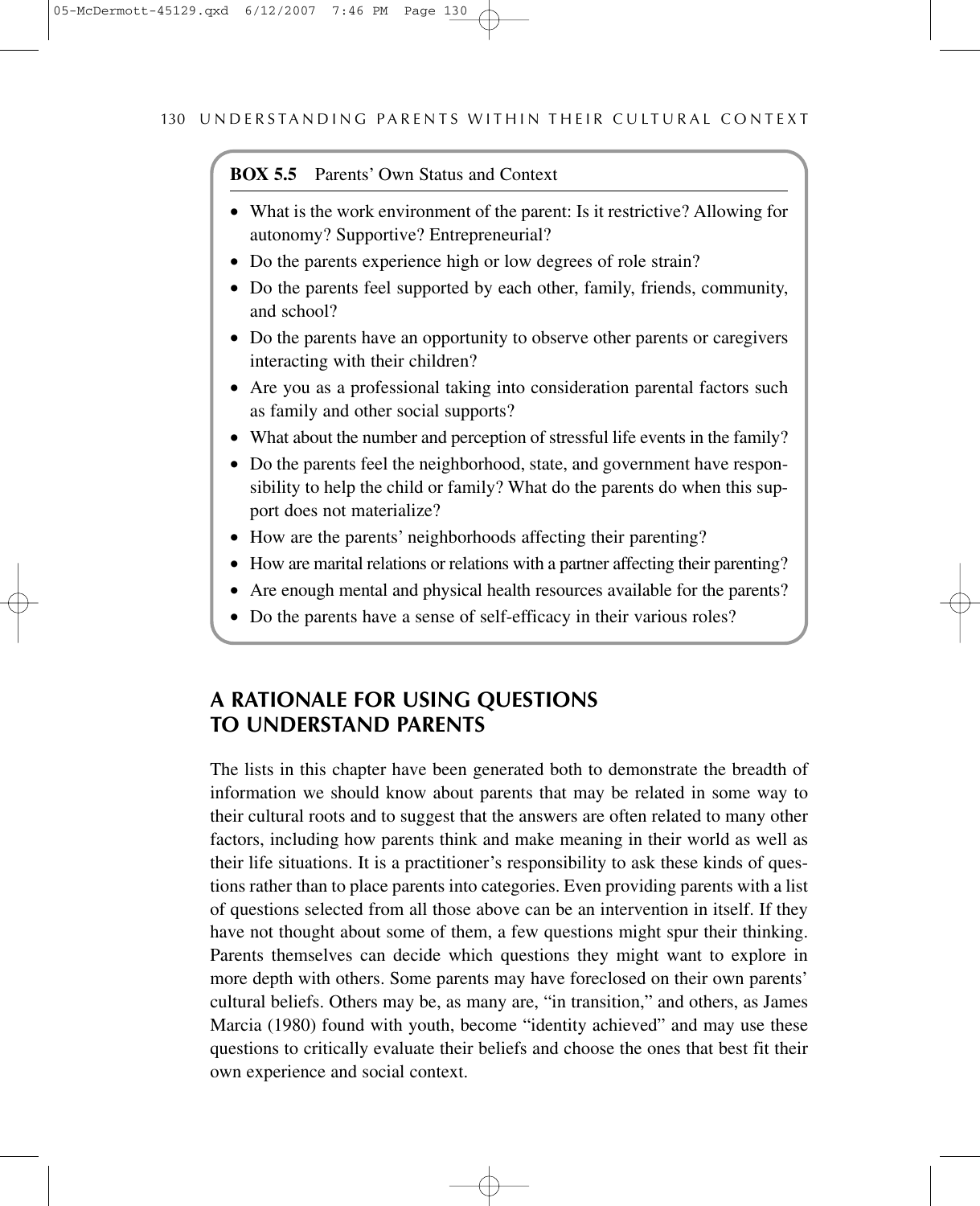## ■ **How Can Schools Learn More Effectively From Culturally Diverse Families?**

Practically speaking, many educators have used these questions to inform their practice with students, helping professionals, and parents. You can use them in your own educational discovery process as a lifelong learner. You can use some of them before you begin a parent program or school year and decide which questions will work for your parent-teacher population. Which will help you better understand everyone's view on critical questions? These kinds of questions can be asked of teachers and parents in school to see where there is convergence and divergence with school beliefs, values, assumptions, and practices. Heath's parent program (2001), "Planning," is designed to give parents opportunities to answer many of these questions as they decide how to parent confidently and effectively. Heath noted, however, that some questions, such as those dealing with personal adult relationships and views of authority, may be sensitive and lead parents to be defensive. When Heath and McDermott were in Russia in 1993, authority was a touchy subject for parents and one we thought better of as a discussion opener. If we had started with sensitive questions rather than ones with more face validity and that simply asked about family traditions or family needs, we might have shut down conversation (Heath, 2002).

There is no doubt that issues will arise that need to be addressed even if parent and professional beliefs collide. Beliefs, as one knows from experience, run very deep. When reading the list of questions in Box 5.5, for instance, you can probably think of many ways parents might disagree with a teacher's strongly held beliefs. These differences cannot be ignored. As Gonzalez-Mena (1997) reminds teachers, "When cultures collide, we can't just 'make nice' and hope the differences will resolve by themselves. We have to first notice them, and then we must address them" (p. 1). How does one address them? She suggests a manner very consistent with adult learning principles: dialogue. She differentiates dialogue from what people in Western societies are most familiar with, which is arguing or debate, with clear winners and losers. Dialogue is different from arguing in these important ways, according to Gonzalez-Mena:

In dialoging, rather than trying to convince someone of their own viewpoint, people try to understand the other perspective. The idea is not to win but to find the best solution for all people involved in the conflict. Here are some of the differences between an argument and a dialogue:

- The object of an argument is to win; the object of a dialogue is to gather information.
- The arguer tells; the dialoguer asks.
- The arguer tries to persuade; the dialoguer tries to learn.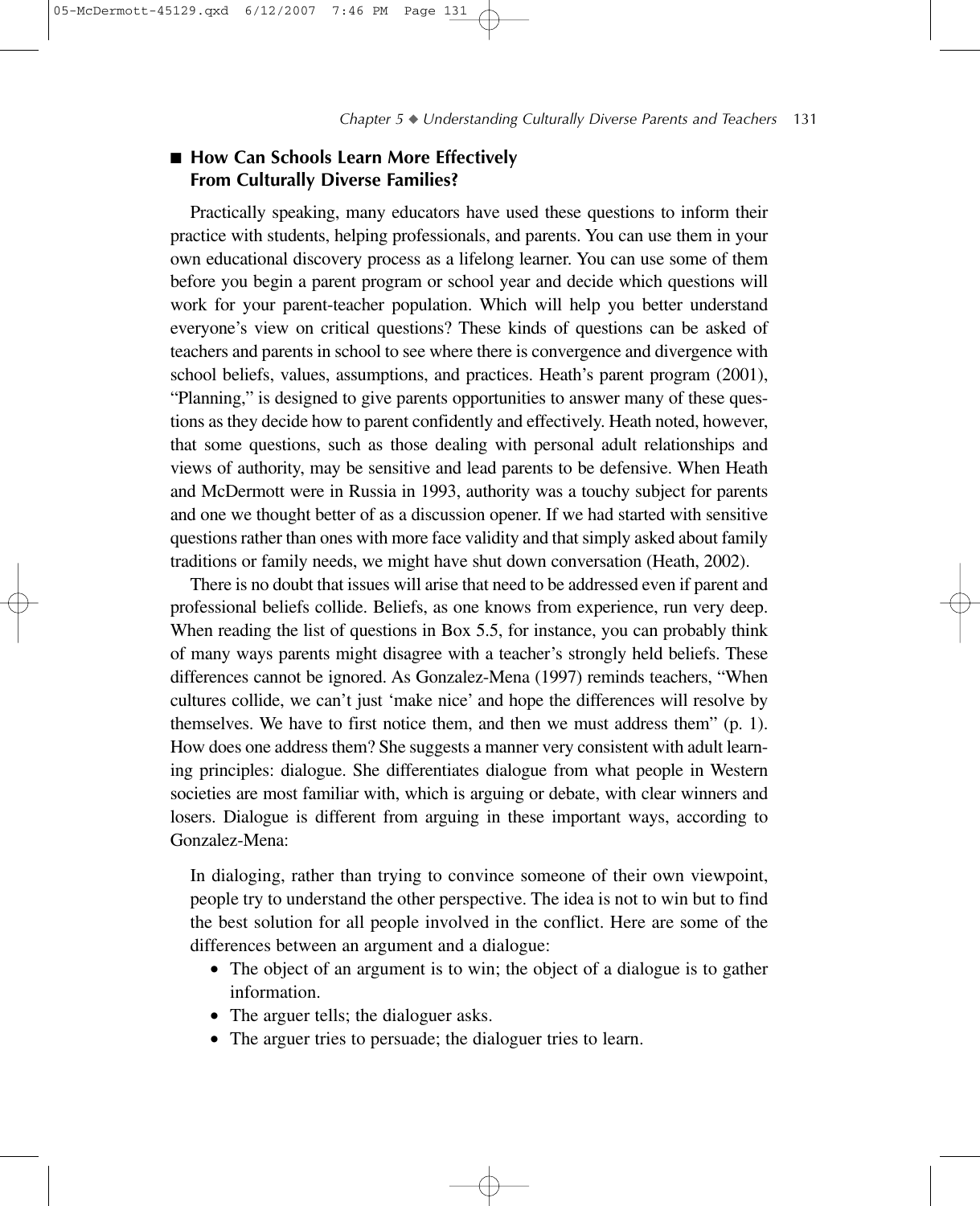- The arguer tries to convince; the dialoguer tries to discover.
- The arguer sees two opposing views and considers hers the valid or best one; the dialoguer is willing to understand multiple viewpoints. (pp. 3–4)

Dialoging is one aspect of what Gonzalez-Mena (1997) describes as an ideal multiethnic view, which also involves transformative education and culturally competent care for children. By *transformative education,* she means that "when we acknowledge that our experiences with one another are important, when we stretch to understand different points of view, we become transformed by each other's life experiences to a different level of knowledge and sensitive multiethnic care. That's good for children" (p. 15). Her definition of *cultural competence* is also helpful: "Caregivers and parents understand how program and family values may differ and work together toward blending differing value systems" (p. 15).

# **SUMMARY**

In this chapter, you have seen that one needs to consider the cultural background of a parent and family as just one piece of information to add to an assessment of the whole world in which the parent exists. One must consider the interaction between culture and social class and also understand the goals of parents, which may differ from the stereotypes of their cultural group. Schools need to work with family support agencies to help parents gain the personal resources (such as selfefficacy) and external resources (financial support, jobs, good neighborhoods and community services, good child care and elder care, and so on) they must have if they are to be involved as they might like to be. Everyone must also learn what parent involvement means in different cultures, because in some, active work in schools with teachers is not expected of parents. The next chapter presents a caring school model that takes much of this chapter's information into consideration.

# **Some Activities and Questions for Investigation, Reflection, and Action**

## *Think*

1. Identify 10 questions about parents listed in this chapter and the ideal answers to these questions based on the theories and research you read in Chapters 2 and 3. Cite the theories or research that supports your choices.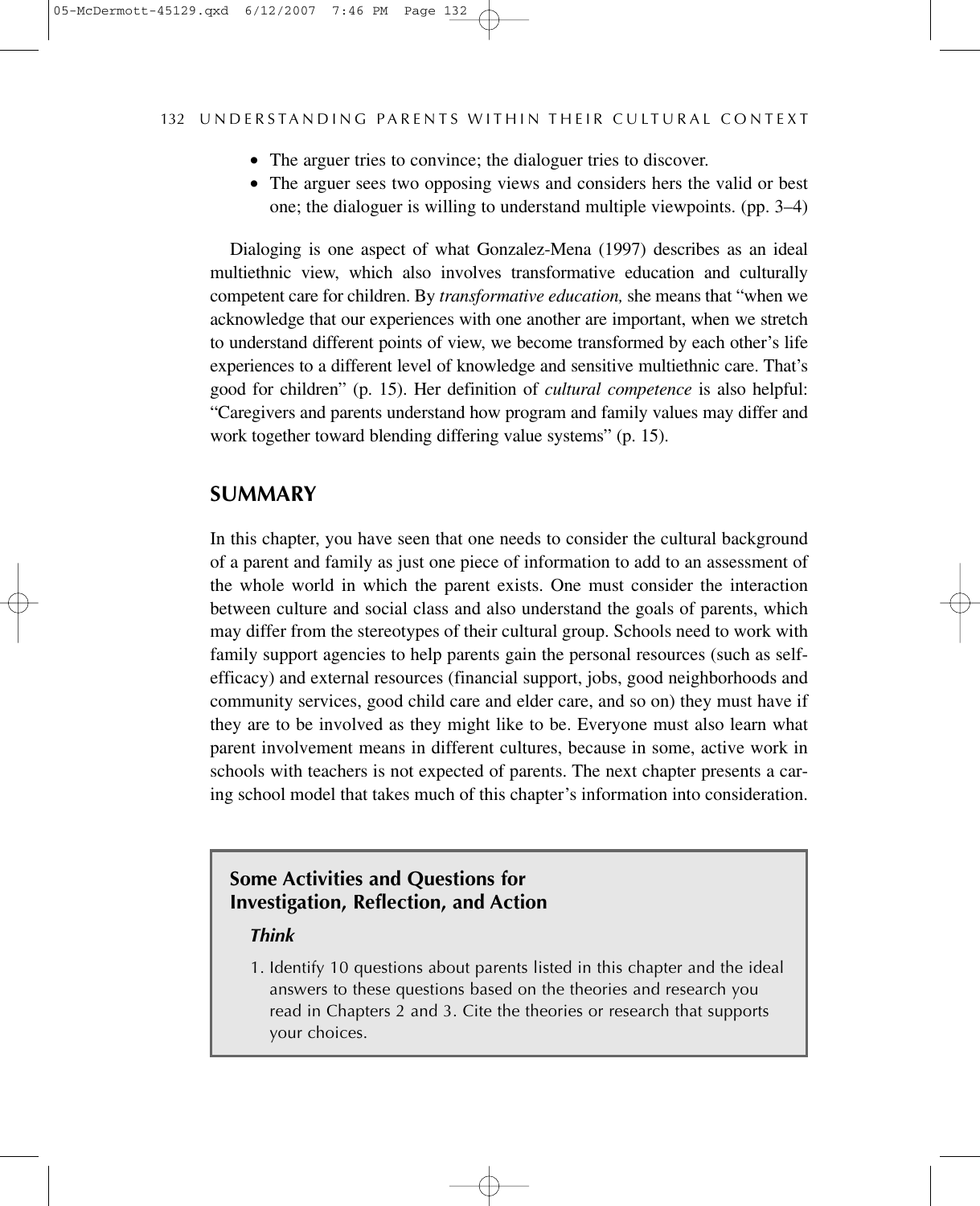- 2. From all the questions in the chapter, identify the 10 you would most want to ask your students' parents as you begin a school year.
- 3. Look at the research relating to social contextual variables and culture. Try through an outline, table, diagram, or mind map to organize the data to help you better understand and visualize how these factors are related to a parent's behavior and to each other.

## *Reflect*

4. Take time to journal. Think about your own answers to the questions chosen in the second activity above. How many of your answers are similar to your own family of origin's views and how many are different? If different, why do you think this is so?

#### *Plan*

- 5. Plan a workshop for new teachers. Outline the key themes you would emphasize in terms of cultural competence.
- 6. Interview a parent, teacher, or classmate who is of a different cultural background from yours. Ask the person a select number of questions from the chapter. Discuss which answers are similar to those of the person's family of origin and which are different. Ask what influenced the person's similar or changed goals or beliefs.
- 7. Role-play a situation in which a school staff person describes some parents who never volunteer in the school as uninvolved in their children's lives or uninvolved in helping the school. What kind of mindful questions might you ask this person to broaden his or her understanding of what involvement could look like for various people?